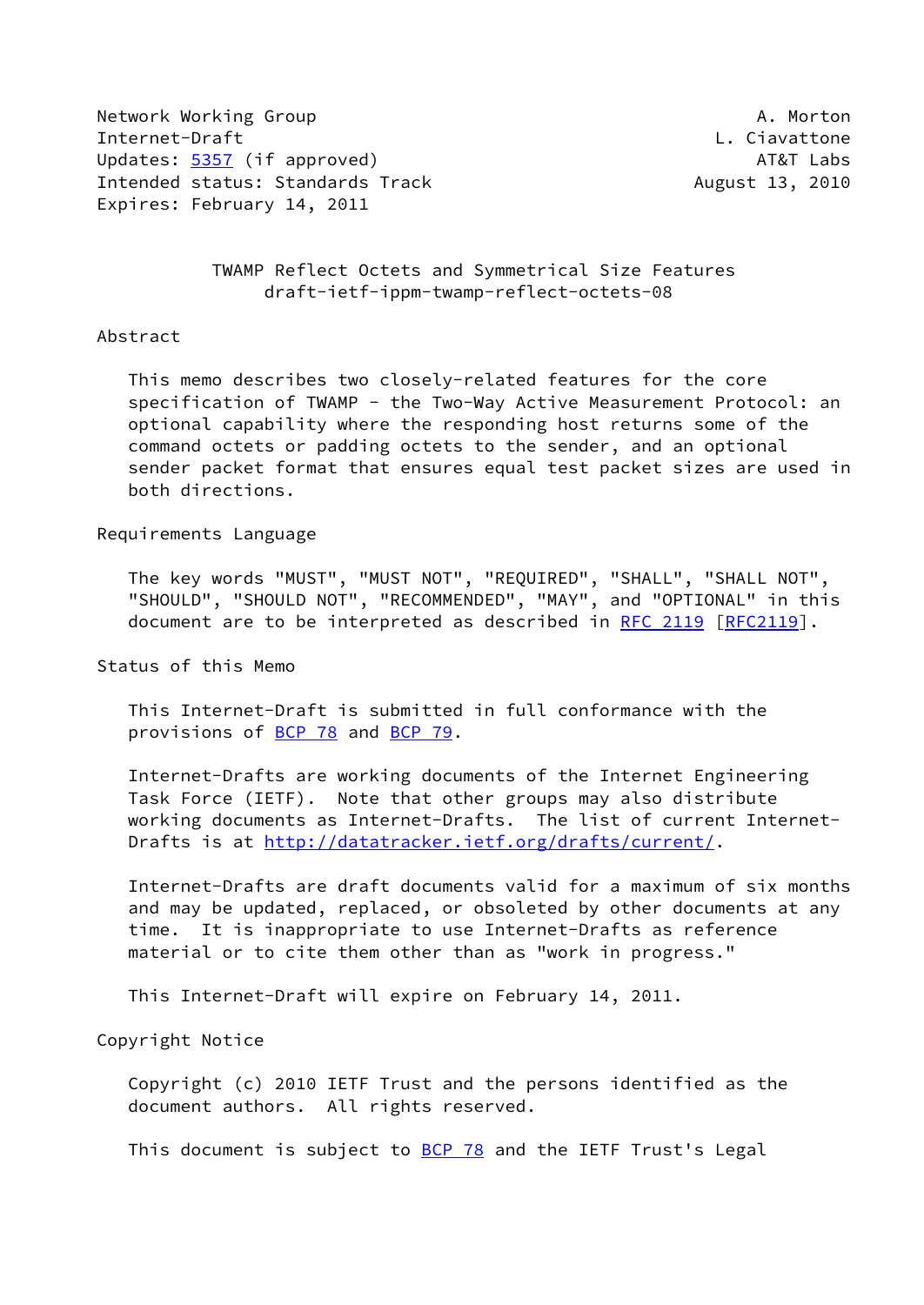Internet-Draft Reflect Octets & Symmetric Size August 2010

Provisions Relating to IETF Documents

 [\(http://trustee.ietf.org/license-info](http://trustee.ietf.org/license-info)) in effect on the date of publication of this document. Please review these documents carefully, as they describe your rights and restrictions with respect to this document. Code Components extracted from this document must include Simplified BSD License text as described in Section 4.e of the Trust Legal Provisions and are provided without warranty as described in the Simplified BSD License.

 This document may contain material from IETF Documents or IETF Contributions published or made publicly available before November 10, 2008. The person(s) controlling the copyright in some of this material may not have granted the IETF Trust the right to allow modifications of such material outside the IETF Standards Process. Without obtaining an adequate license from the person(s) controlling the copyright in such materials, this document may not be modified outside the IETF Standards Process, and derivative works of it may not be created outside the IETF Standards Process, except to format it for publication as an RFC or to translate it into languages other than English.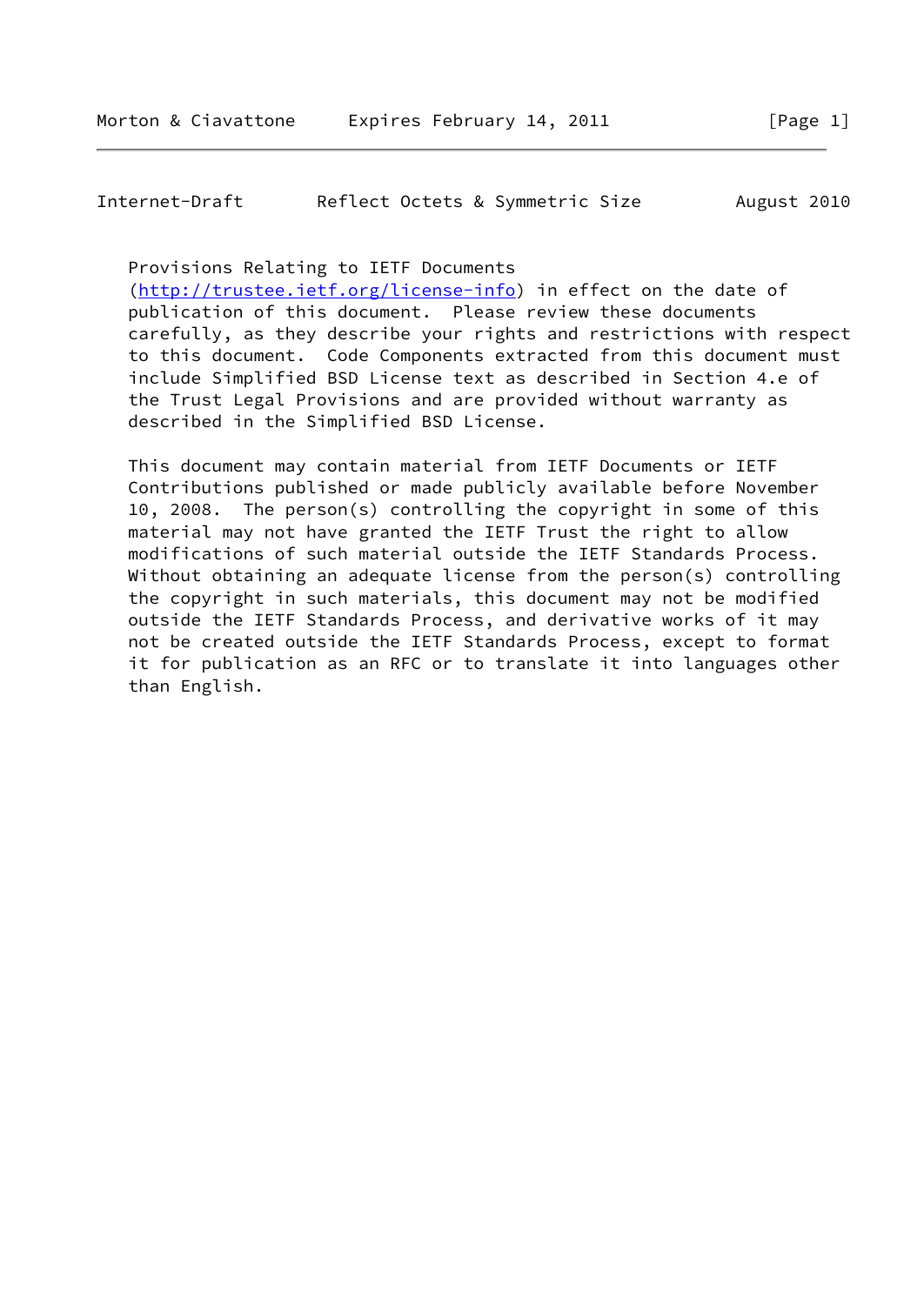| Expires February 14, 2011<br>Morton & Ciavattone |  |  |
|--------------------------------------------------|--|--|
|--------------------------------------------------|--|--|

Internet-Draft Reflect Octets & Symmetric Size August 2010

# Table of Contents

| $\perp$ .                                                              |  |
|------------------------------------------------------------------------|--|
| 2.                                                                     |  |
| 3.                                                                     |  |
| Connection Setup with New Features $5$<br>3.1.                         |  |
| $3.2$ . Reflect Octets: Request-TW-Session Packet Format 6             |  |
| $3.3$ . Reflect Octets: Accept Session Packet Format 8                 |  |
| $3.4$ . Additional considerations 10                                   |  |
|                                                                        |  |
|                                                                        |  |
|                                                                        |  |
| 4.1.2. Reflect Octets: Packet Formats and Contents 10                  |  |
| 4.1.3. Reflect Octets: Interaction with Padding Truncation . 12        |  |
| 4.1.4. Symmetrical Size: Session-Sender Packet Format 13               |  |
| Symmetrical Size AND Reflect Octets:<br>4.1.5.                         |  |
| Session-Sender Packet Format 14                                        |  |
|                                                                        |  |
| Reflect Octets: Session-Reflector Packet Format<br>4.2.1.              |  |
|                                                                        |  |
| Symmetrical Size: Session-Reflector Packet Format 17<br><u>4.2.2</u> . |  |
| 4.2.3. Symmetrical Size AND Reflect Octets:                            |  |
| Session-Sender Packet Format 17                                        |  |
| Security Considerations 17<br>$\overline{5}$ .                         |  |
| 6.                                                                     |  |
| Registry Specification 18<br>6.1.                                      |  |
| 6.2.                                                                   |  |
| 7.                                                                     |  |
| 8.                                                                     |  |
| 8.1. Normative References 19                                           |  |
| 8.2. Informative References 19                                         |  |
|                                                                        |  |
|                                                                        |  |

 $[Page 2]$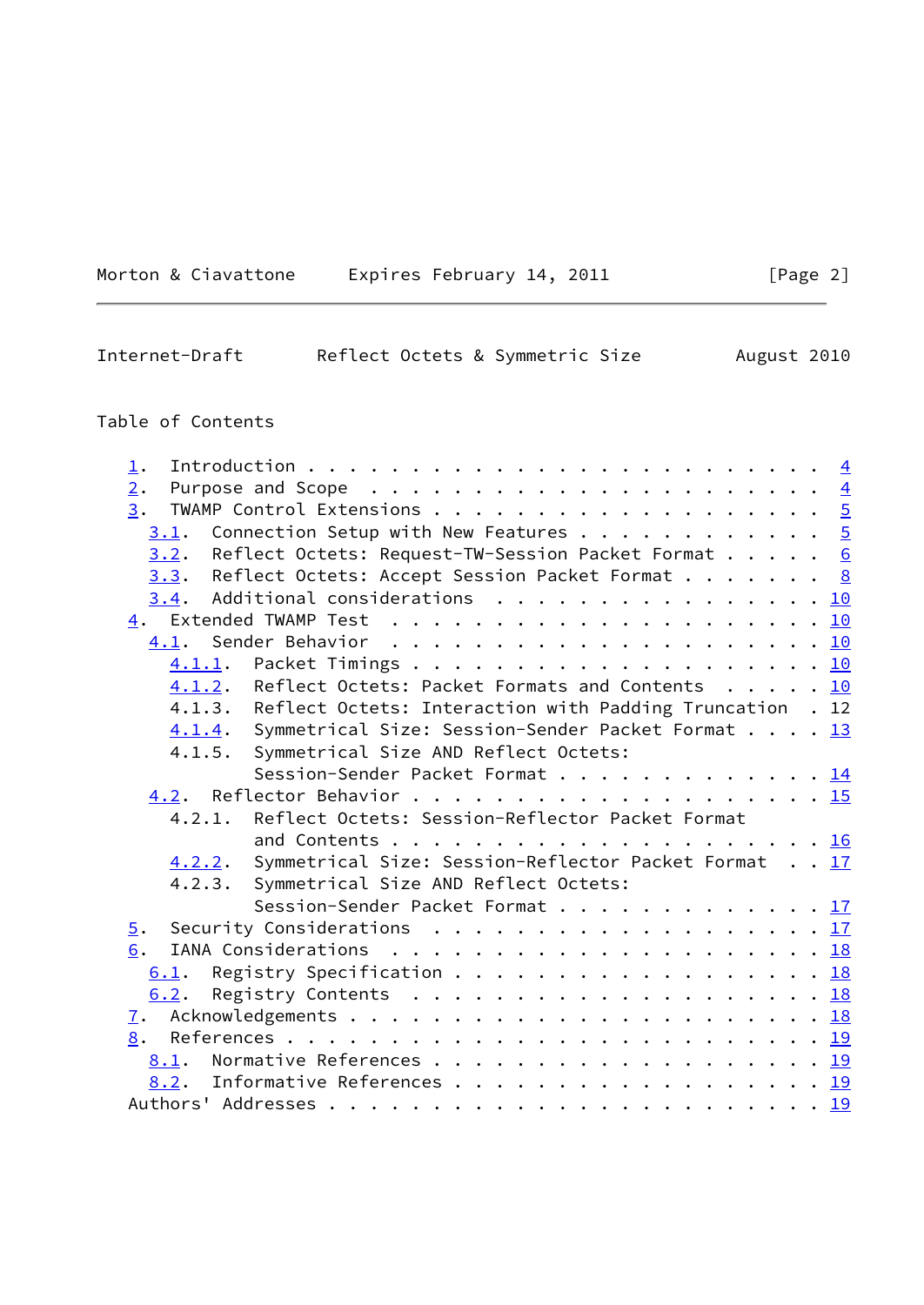Morton & Ciavattone Expires February 14, 2011 [Page 3]

<span id="page-3-1"></span>Internet-Draft Reflect Octets & Symmetric Size August 2010

# <span id="page-3-0"></span>[1](#page-3-0). Introduction

TWAMP - the Two-Way Active Measurement Protocol [\[RFC5357](https://datatracker.ietf.org/doc/pdf/rfc5357)] is an extension of the One-way Active Measurement Protocol, OWAMP [\[RFC4656](https://datatracker.ietf.org/doc/pdf/rfc4656)]. The TWAMP specification gathered wide review as it approached completion, and the by-products were several recommendations for new features in TWAMP.

This memo describes two closely-related features for TWAMP.

 One is the OPTIONAL capability for the responder host to return a limited number of unassigned (padding) octets to the Control-Client or Session-Sender entities in both the TWAMP-Control and TWAMP-Test protocols. With this capability, the Control-Client or Session- Sender can embed octets of information it deems useful and have the assurance that the corresponding reply/test packet will contain that information when it is reflected and returned (by the Server or Session-Reflector).

 The memo also adds an OPTIONAL capability to assure that reflected test packets are the same size in both directions of transmission. This is accomplished by specifying a new TWAMP-Test Session-Sender packet format. Although TWAMP [\[RFC5357](https://datatracker.ietf.org/doc/pdf/rfc5357)] recommends padding truncation to achieve symmetrical sizes (to compensate for the Session-Reflector's larger test packet header), it's not guaranteed that the Session-Reflector will truncate the padding, and it's not possible if there's insufficient padding.

This memo is an update to the TWAMP core protocol specified in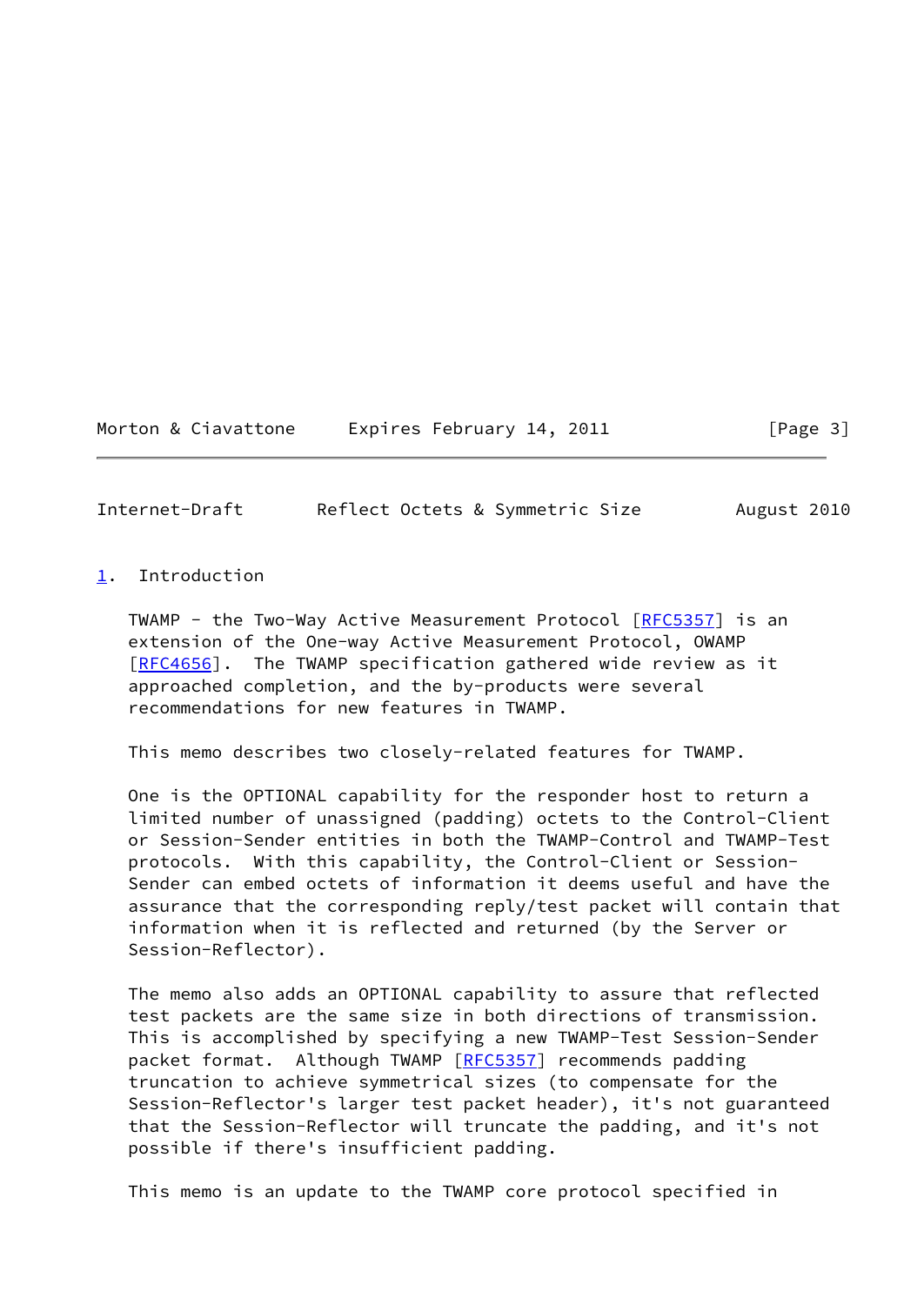[\[RFC5357](https://datatracker.ietf.org/doc/pdf/rfc5357)]. Measurement systems are not required to implement the features described in this memo to claim compliance with [\[RFC5357](https://datatracker.ietf.org/doc/pdf/rfc5357)].

 Throughout this memo, the bits marked MBZ (Must Be Zero) MUST be set to zero by senders and MUST be ignored by receivers. Also, the HMAC (Hashed Message Authentication Code) MUST be calculated as defined in Section [3.2 of \[RFC4656\]](https://datatracker.ietf.org/doc/pdf/rfc4656#section-3.2).

# <span id="page-4-0"></span>[2](#page-4-0). Purpose and Scope

 The purpose of this memo is to define two OPTIONAL closely-related features for TWAMP [[RFC5357\]](https://datatracker.ietf.org/doc/pdf/rfc5357). The features enhance the TWAMP host's capabilities to perform a simple operation on control and test packets: the reflection of octets or padding, and the capability to ensure symmetrical size TWAMP-Test packets. Motivations include permitting the controller host to tag packets with an index for simplified identification, and/or assert that the same size test packets will be used in each direction.

| Morton & Ciavattone | Expires February 14, 2011 | [Page 4] |
|---------------------|---------------------------|----------|
|                     |                           |          |

<span id="page-4-1"></span>

| Internet-Draft | Reflect Octets & Symmetric Size | August 2010 |
|----------------|---------------------------------|-------------|
|----------------|---------------------------------|-------------|

 The scope of the memo is limited to specifications of the following features:

- o Reflect Octets: the capability of the Server/Session-Reflector to reflect specific octets back to the Client/Session-Sender, and a similar service provided by the Client and Session-Sender.
- o Symmetrical Size: the capability to ensure that TWAMP-Test protocol uses the same packet size in both directions through support of a new TWAMP-Test Session-Sender test packet format in both the Session-Sender and the Session-Reflector. Only the Session-Sender test packet format is new.

 This memo extends the modes of operation through assignment of two new values in the Modes Field (see [section 3.1](#page-5-1) of[RFC4656] for the format of the Server Greeting message), while retaining backward compatibility with the core TWAMP [[RFC5357](https://datatracker.ietf.org/doc/pdf/rfc5357)] implementations. The two new values correspond to the two features defined in this memo.

 When the Server and Control-Client have agreed to use the Reflect Octets mode during control connection setup, then the Control-Client, the Server, the Session-Sender, and the Session-Reflector MUST all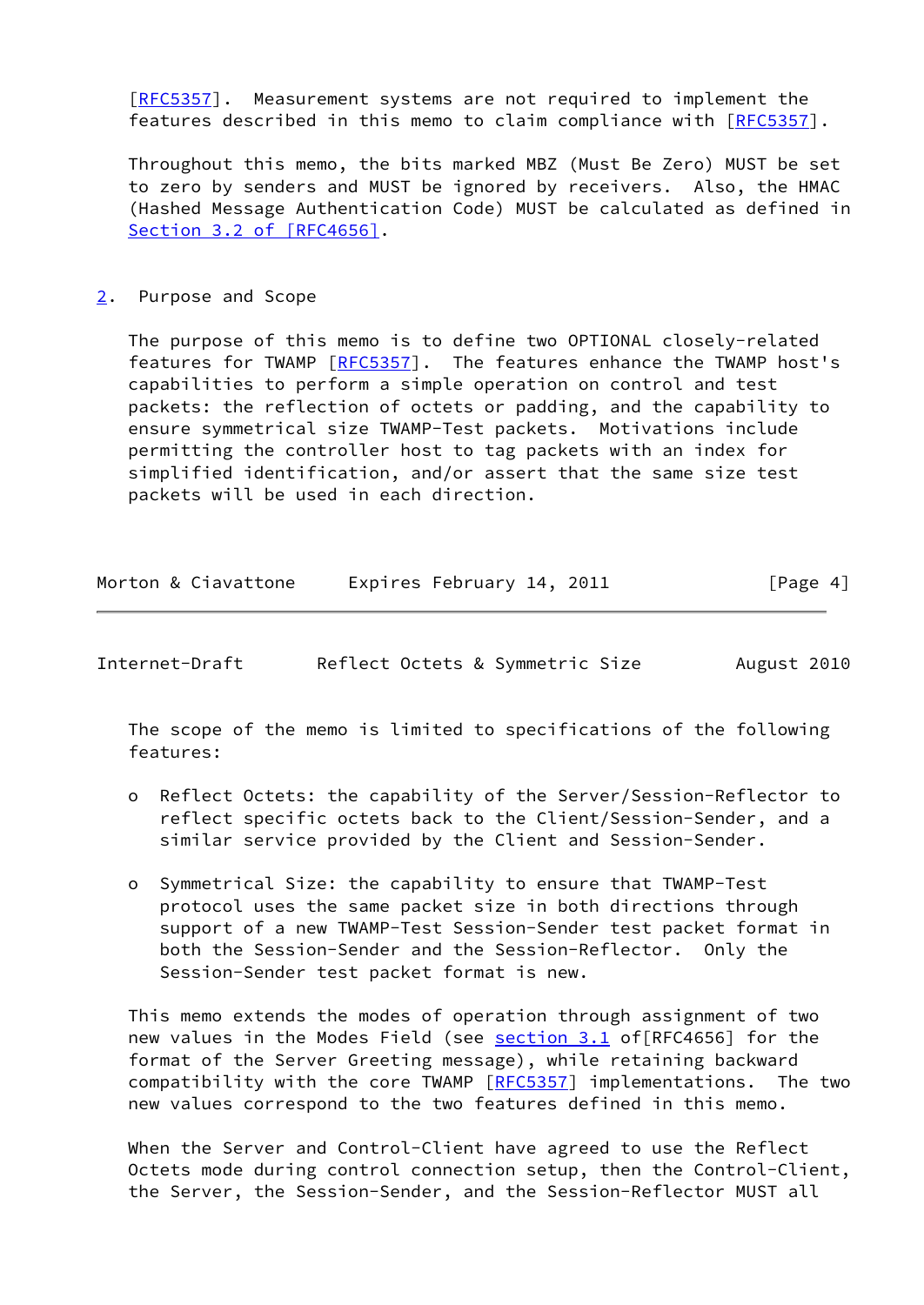conform to the requirements of that mode, as identified below.

 When the Server and Control-Client have agreed to use the Symmetrical Size mode during control connection setup, then the Control-Client, the Server, the Session-Sender, and the Session-Reflector MUST all conform to the requirements of that mode, as identified below.

### <span id="page-5-0"></span>[3](#page-5-0). TWAMP Control Extensions

 TWAMP-Control protocol [\[RFC5357](https://datatracker.ietf.org/doc/pdf/rfc5357)] uses the Modes Field to identify and select specific communication capabilities, and this field is a recognized extension mechanism. The following sections describe two such extensions.

### <span id="page-5-1"></span>[3.1](#page-5-1). Connection Setup with New Features

 TWAMP connection establishment follows the procedure defined in section [3.1 of \[RFC4656\]](https://datatracker.ietf.org/doc/pdf/rfc4656#section-3.1) and section [3.1 of \[RFC5357\]](https://datatracker.ietf.org/doc/pdf/rfc5357#section-3.1). The new features require two new bit positions (and values) to identify the ability of the Server/Session-Reflector to reflect specific octets back to the Control-Client/Session-Sender, and to support the new Session-Sender packet format in TWAMP-Test Protocol. See the IANA section for details on the assigned values and bit positions.

The Server sets one or both of the new bit positions in the Modes

| Morton & Ciavattone | Expires February 14, 2011 | [Page 5] |
|---------------------|---------------------------|----------|
|---------------------|---------------------------|----------|

<span id="page-5-3"></span>Internet-Draft Reflect Octets & Symmetric Size August 2010

 Field of the Server Greeting message to indicate its capabilities and willingness to operate in either of these modes (or both) if desired.

 If the Control-Client intends to operate all test sessions invoked with this control connection using one or both of the new modes, it MUST set the Mode Field bit corresponding to each function in the Setup Response message. With this and other extensions, the Control- Client MAY set multiple Mode Field bits in the Setup Response message.

<span id="page-5-2"></span>[3.2](#page-5-2). Reflect Octets: Request-TW-Session Packet Format

 The bits designated for the Reflect Octets feature in the Request-TW- Session command are as shown in the packet format below.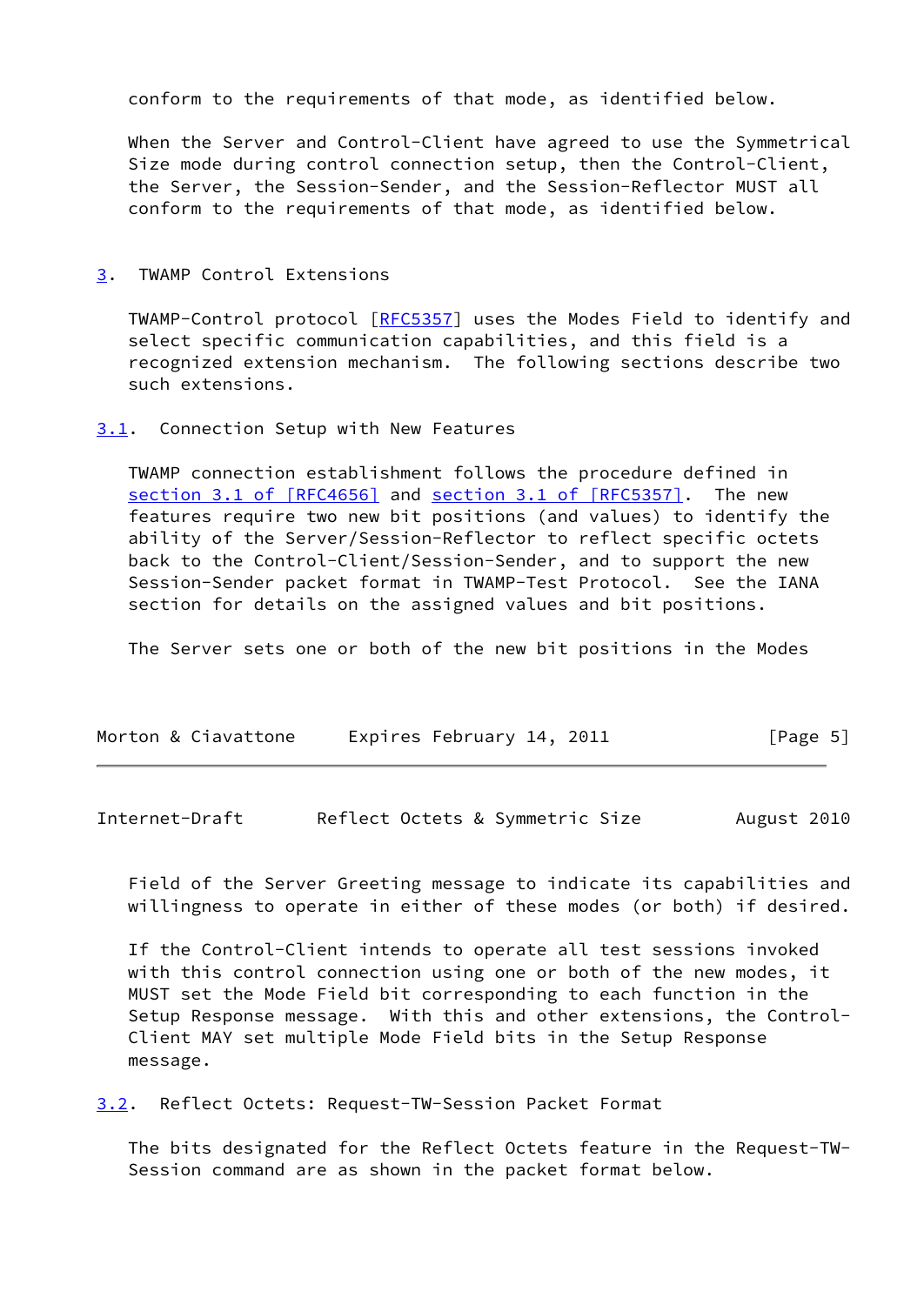| Morton & Ciavattone | Expires February 14, 201 |  |  |  |
|---------------------|--------------------------|--|--|--|
|---------------------|--------------------------|--|--|--|

Internet-Draft Reflect Octets & Symmetric Size August 2010 0 1 2 3 0 1 2 3 4 5 6 7 8 9 0 1 2 3 4 5 6 7 8 9 0 1 2 3 4 5 6 7 8 9 0 1 +-+-+-+-+-+-+-+-+-+-+-+-+-+-+-+-+-+-+-+-+-+-+-+-+-+-+-+-+-+-+-+-+ | 5 | MBZ | IPVN | Conf-Sender | Conf-Receiver | +-+-+-+-+-+-+-+-+-+-+-+-+-+-+-+-+-+-+-+-+-+-+-+-+-+-+-+-+-+-+-+-+

 | Number of Schedule Slots | +-+-+-+-+-+-+-+-+-+-+-+-+-+-+-+-+-+-+-+-+-+-+-+-+-+-+-+-+-+-+-+-+ . .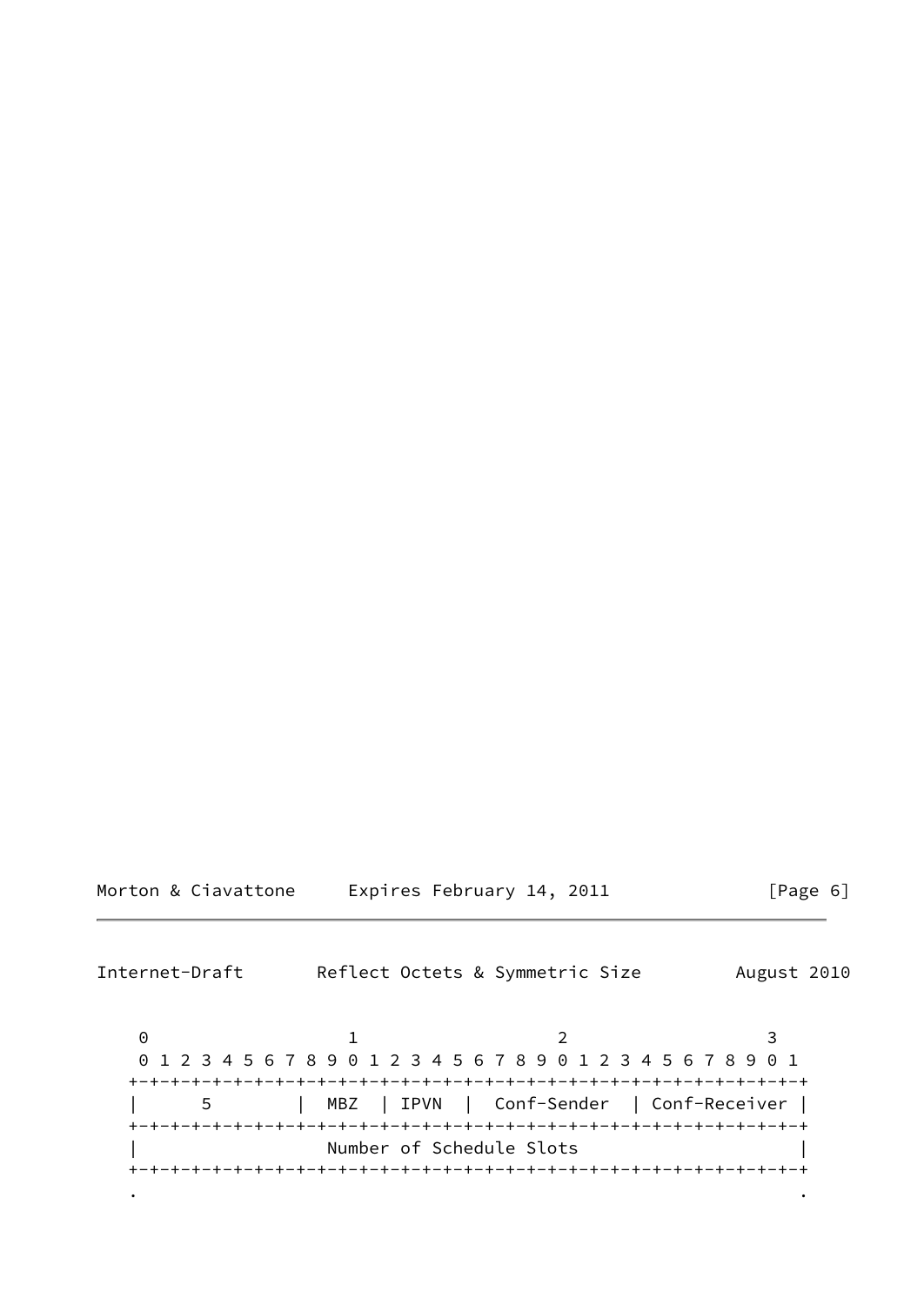... Many fields (66 octets) not shown ... . . . . +-+-+-+-+-+-+-+-+-+-+-+-+-+-+-+-+-+-+-+-+-+-+-+-+-+-+-+-+-+-+-+-+ Padding Length (4 octets) +-+-+-+-+-+-+-+-+-+-+-+-+-+-+-+-+-+-+-+-+-+-+-+-+-+-+-+-+-+-+-+-+ Start Time, (8 octets) | | +-+-+-+-+-+-+-+-+-+-+-+-+-+-+-+-+-+-+-+-+-+-+-+-+-+-+-+-+-+-+-+-+ | Timeout, (8 octets) | | | +-+-+-+-+-+-+-+-+-+-+-+-+-+-+-+-+-+-+-+-+-+-+-+-+-+-+-+-+-+-+-+-+ | Type-P Descriptor | +-+-+-+-+-+-+-+-+-+-+-+-+-+-+-+-+-+-+-+-+-+-+-+-+-+-+-+-+-+-+-+-+ Octets to be reflected | Length of padding to reflect | +-+-+-+-+-+-+-+-+-+-+-+-+-+-+-+-+-+-+-+-+-+-+-+-+-+-+-+-+-+-+-+-+ MBZ (4 octets) +-+-+-+-+-+-+-+-+-+-+-+-+-+-+-+-+-+-+-+-+-+-+-+-+-+-+-+-+-+-+-+-+ | | | HMAC (16 octets) | | | | | +-+-+-+-+-+-+-+-+-+-+-+-+-+-+-+-+-+-+-+-+-+-+-+-+-+-+-+-+-+-+-+-+

 It is important to note that the "Padding Length" Field continues to specify the number of padding octets that the Session-Sender will append to ALL TWAMP-Test packets associated with this test session. See below for considerations on the minimum length of the padding octets, following the definitions of the two new fields that follow the Type-P Descriptor.

 Note that the number of padding octets appended to the Session- Reflector's test packet depends on support for the RECOMMENDED truncation process in TWAMP section [4.2.1 \[RFC5357\].](https://datatracker.ietf.org/doc/pdf/rfc5357#section-4.2.1)

 The "Octets to be reflected" Field SHALL be 2 octets long, as shown and contains the octets that the Server MUST reflect in the Accept Session message as specified below.

The "Length of padding to reflect" Field SHALL be 2 octets long, and

| Morton & Ciavattone | Expires February 14, 2011 | [Page 7] |
|---------------------|---------------------------|----------|
|---------------------|---------------------------|----------|

<span id="page-7-0"></span>Internet-Draft Reflect Octets & Symmetric Size August 2010

contain an unsigned binary value in units of octets. This field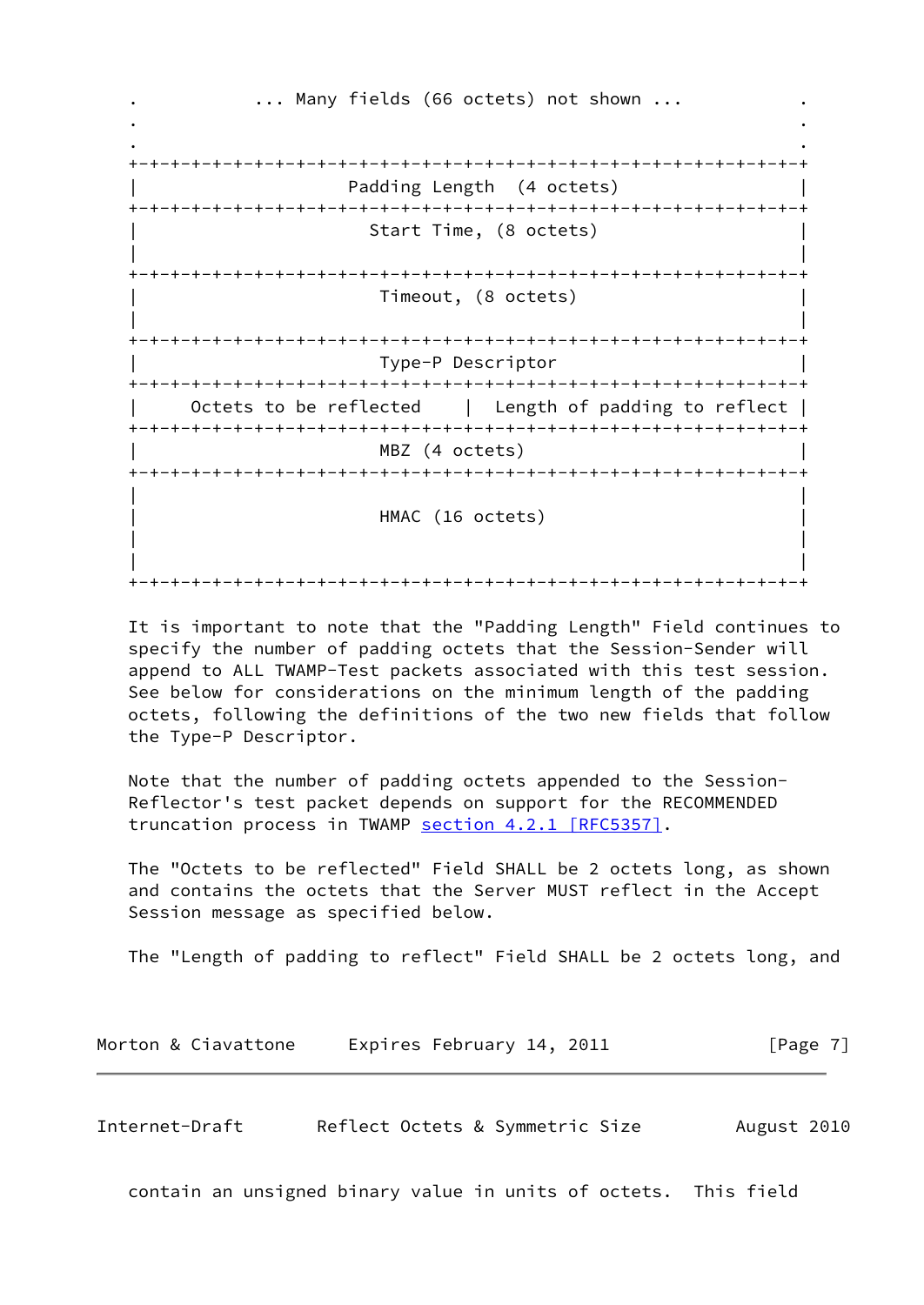communicates the length of the padding in the TWAMP-Test Packet that the Session-Sender expects to be reflected, and the length of octets that the Session-Reflector SHALL return in its TWAMP-Test packet format (see [section 4.2\)](#page-16-0). By including this length field in the Request-TW-Session message, a Server is able to determine if it can comply with a specific request to reflect padding in the TWAMP-Test packets, and to arrange for the Session-Reflector processing in advance.

 The "Padding Length" SHOULD be >= 27 octets when specifying a test session using the Unauthenticated TWAMP-Test mode, to allow for the RECOMMENDED truncation process in TWAMP section [4.2.1 \[RFC5357\]](https://datatracker.ietf.org/doc/pdf/rfc5357#section-4.2.1).

 The "Padding Length" SHOULD be >= 56 octets when specifying a test session using the Authenticated or Encrypted TWAMP-Test modes, to allow for the RECOMMENDED truncation process in TWAMP [section](https://datatracker.ietf.org/doc/pdf/rfc5357#section-4.2.1) 4.2.1  [\[RFC5357\]](https://datatracker.ietf.org/doc/pdf/rfc5357#section-4.2.1).

 The "Padding Length" SHALL be > the "Length of padding to reflect" when specifying a test session using the OPTIONAL Reflect Octets mode.

 In Unauthenticated TWAMP-Test mode, the "Padding Length" SHALL be >= 27 + "Length of padding to reflect" octets when specifying a test session using both the OPTIONAL Reflect Octets mode and the RECOMMENDED truncation process in TWAMP section [4.2.1 \[RFC5357\]](https://datatracker.ietf.org/doc/pdf/rfc5357#section-4.2.1).

 In Authenticated or Encrypted TWAMP-Test modes, the "Padding Length" SHALL be  $>= 56 +$  "Length of padding to reflect" octets when specifying a test session using both the OPTIONAL Reflect Octets mode and the RECOMMENDED truncation process in TWAMP [section](https://datatracker.ietf.org/doc/pdf/rfc5357#section-4.2.1) 4.2.1  [\[RFC5357\]](https://datatracker.ietf.org/doc/pdf/rfc5357#section-4.2.1).

<span id="page-8-0"></span>[3.3](#page-8-0). Reflect Octets: Accept Session Packet Format

 The bits designated for the Reflect Padding feature in the Accept Session command are as shown in the packet format below.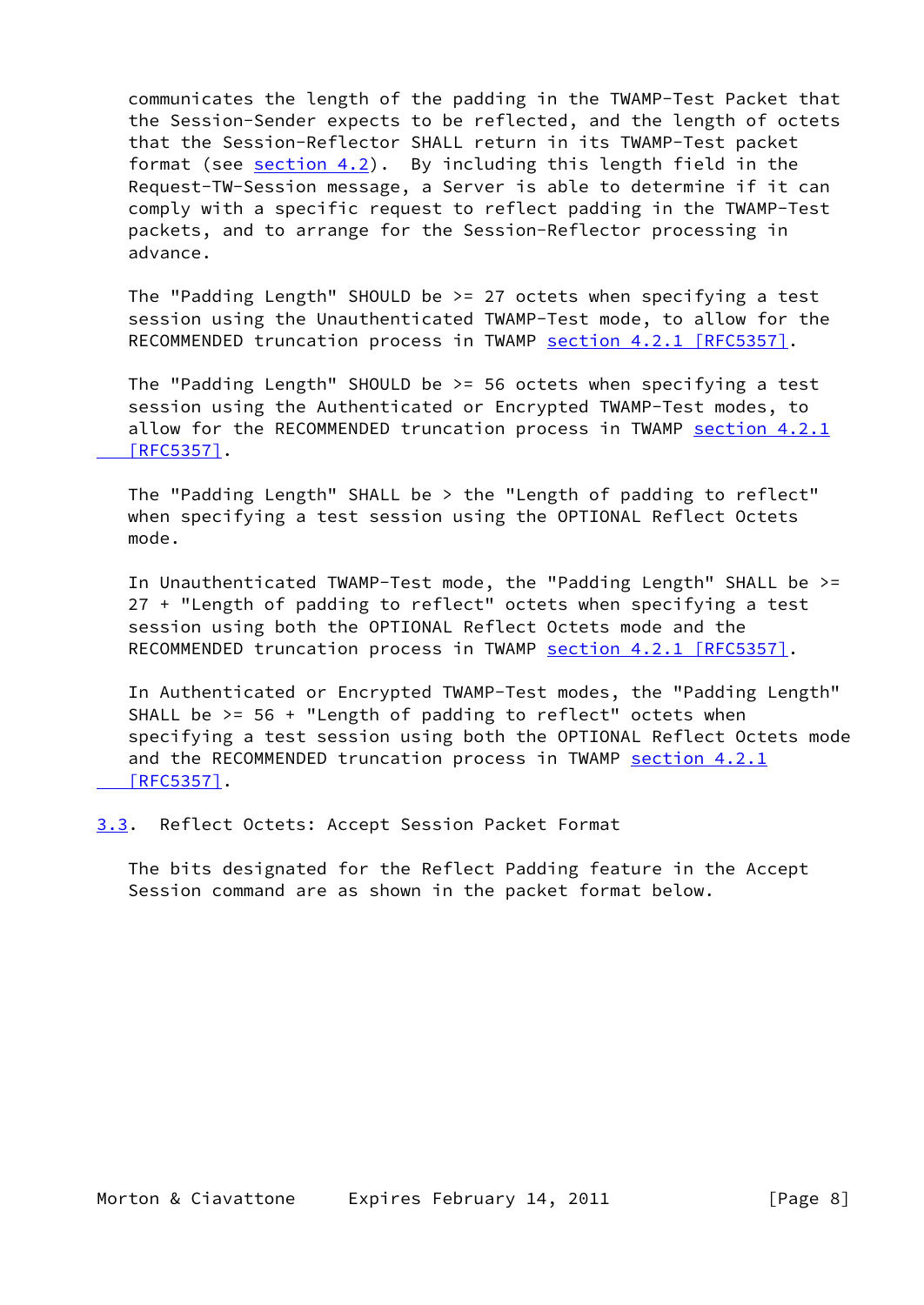

 The "Reflected octets" field SHALL contain the octets from the Request-TW-Session "Octets to be reflected" Field, and be 2 octets long, as shown.

 The "Server octets" field SHALL contain information that the Server intends to be returned in the TWAMP-Test packet padding to-be reflected Field, OR SHALL be zero, and be 2 octets long, as shown. Although the Server determines the SID, this field is very long (16 octets) and does not normally appear in TWAMP-Test packets. The following items MUST be part of compliant implementations using the Reflect Octets feature:

- o When a Server does not require octets to be returned in TWAMP-Test packets, it MUST send all zeros in the Server octets field
- o When a Server intends octets to be returned in TWAMP-Test packets, it MUST send a non-zero value in the Server octets field, and the TWAMP-Test Sender MUST include those octets at the beginning of the "Packet Padding (to be reflected)" field
- o [Section 4.1.2](#page-11-0) defines how Server octets MUST be included in the TWAMP-Test packet padding when this service is desired by the Server (indicated in the second of two figures in the section)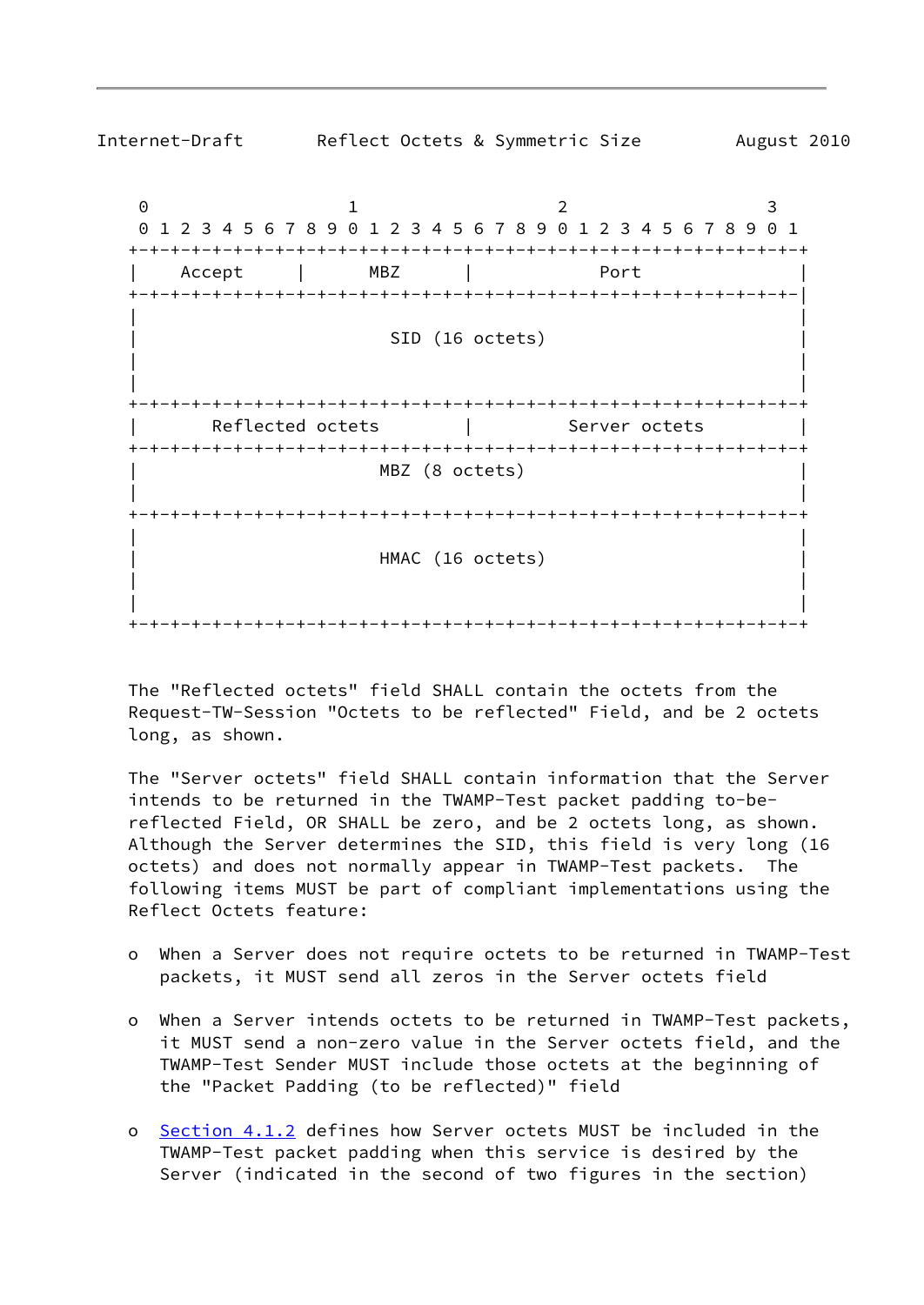When performing the truncation process that TWAMP [section](https://datatracker.ietf.org/doc/pdf/rfc5357#section-4.2.1) 4.2.1 [RFC5357] recommends, if calculations on the Padding lengths reveal

| Morton & Ciavattone | Expires February 14, 2011 | [Page 9] |
|---------------------|---------------------------|----------|
|---------------------|---------------------------|----------|

<span id="page-10-1"></span>Internet-Draft Reflect Octets & Symmetric Size August 2010

 that there are insufficient octets supplied to produce equal-length Session-Sender and Session-Reflector test packets, then the Accept Field MUST be set to 3 to indicate that some aspect of the request is not supported.

<span id="page-10-0"></span>[3.4](#page-10-0). Additional considerations

 The value of the Modes Field sent by the Server in the Server Greeting message is the bit-wise OR of the mode values that it is willing to support during this session.

With the publication of this memo as an RFC, the last 7 bit positions of the Modes 32-bit Field are used. A Control-Client conforming to this extension of [[RFC5357](https://datatracker.ietf.org/doc/pdf/rfc5357)] MAY ignore the values in the higher bits of the Modes Field, or it MAY support other features that are communicated in those bit positions. The other bits are available for future protocol extensions.

<span id="page-10-2"></span>[4](#page-10-2). Extended TWAMP Test

The TWAMP test protocol is similar to the OWAMP [\[RFC4656](https://datatracker.ietf.org/doc/pdf/rfc4656)] test protocol with the exception that the Session-Reflector transmits test packets to the Session-Sender in response to each test packet it receives. TWAMP [section 4](#page-10-2) [RFC5357] defines two additional test packet formats for packets transmitted by the Session-Reflector. The appropriate format depends on the security mode chosen. The new modes specified here utilize some of the padding octets within each test packet format, or require truncation of those octets depending on the security mode in use.

<span id="page-10-3"></span>[4.1](#page-10-3). Sender Behavior

 This section describes extensions to the behavior of the TWAMP Session-Sender.

#### <span id="page-10-4"></span>[4.1.1](#page-10-4). Packet Timings

The Send Schedule is not utilized in TWAMP, and this is unchanged in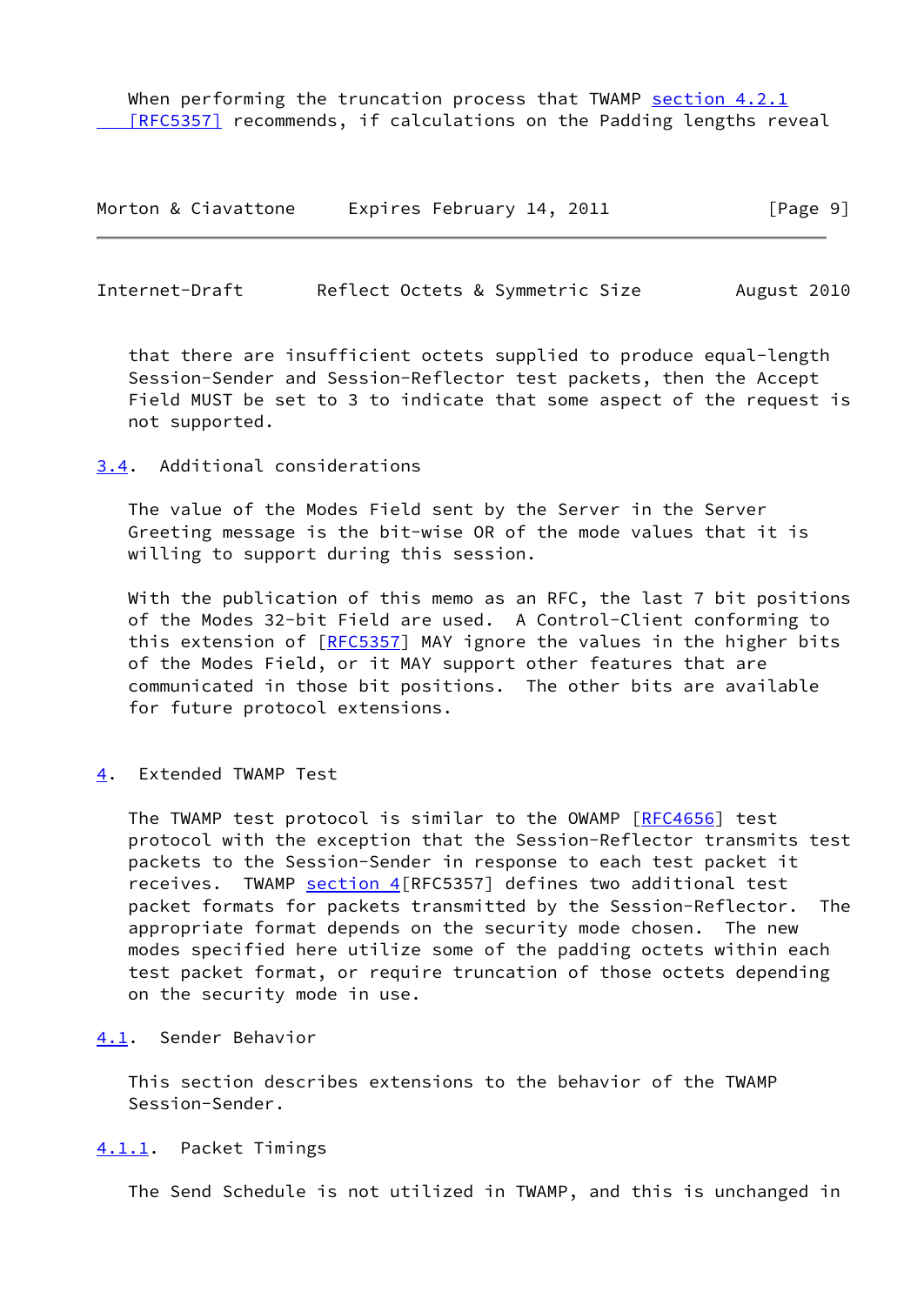this memo.

<span id="page-11-0"></span>[4.1.2](#page-11-0). Reflect Octets: Packet Formats and Contents

 The Session-Sender packet format and content follow the same procedure and guidelines as defined in section [4.1.2 of \[RFC4656\]](https://datatracker.ietf.org/doc/pdf/rfc4656#section-4.1.2) (as indicated in [section 4.1.2](#page-11-0) of TWAMP [\[RFC5357](https://datatracker.ietf.org/doc/pdf/rfc5357)]).

The Reflect octets mode re-designates the original TWAMP-Test Packet

| Morton & Ciavattone                                  |                           | Expires February 14, 2011                                                                           | [Page 10]   |
|------------------------------------------------------|---------------------------|-----------------------------------------------------------------------------------------------------|-------------|
| Internet-Draft                                       |                           | Reflect Octets & Symmetric Size                                                                     | August 2010 |
| unauthenticated mode:                                |                           | Padding Field (see section 4.1.2 of [RFC4656]), as shown below for                                  |             |
| $\Theta$<br>-+-+-+-+-+-+-+-+-+-+-+-+-+-+-+-+         | 1.                        | 2<br>0 1 2 3 4 5 6 7 8 9 0 1 2 3 4 5 6 7 8 9 0 1 2 3 4 5 6 7 8 9 0 1<br>-+-+-+-+-+-+-+-+-+-+-+-+-+- | 3           |
|                                                      | Sequence Number           |                                                                                                     |             |
|                                                      | Timestamp                 |                                                                                                     |             |
| Error Estimate<br>+-+-+-+-+-+-+-+-+-+-+-+-+-+-+-+-+- |                           |                                                                                                     |             |
|                                                      |                           | Packet Padding (to be reflected)<br>(length in octets specified in command)                         |             |
|                                                      | Additional Packet Padding |                                                                                                     |             |
|                                                      |                           |                                                                                                     |             |

 The "Packet Padding (to be reflected)" Field SHALL correspond to the length of octets specified in the Request-TW-Session "Length of padding to reflect" Field to this test session. These are the octets that the Session-Sender expects will be returned by the Session- Reflector.

 The length of the "Additional Packet Padding" Field is the difference between two fields in the Request-TW-Session command, as follows:

"Additional Packet Padding", in octets =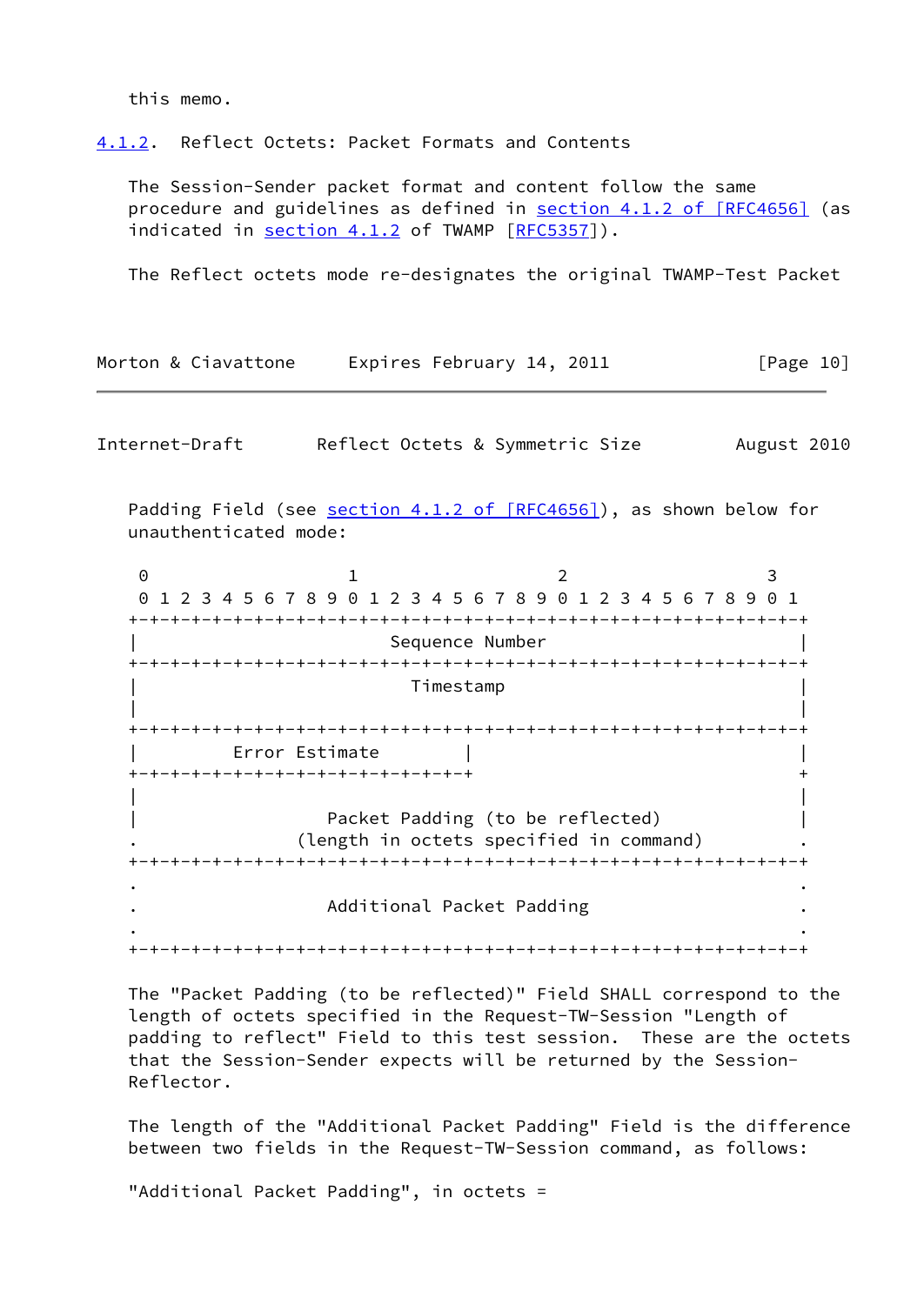"Padding Length" - "Length of padding to reflect"

 When a Server intends octets to be returned in TWAMP-Test packets, it MUST send a non-zero value in the Server octets field, and the TWAMP- Test Session-Sender MUST include those octets in the first 2 octets of the "Packet Padding (to be reflected)" Field as shown below:

| Morton & Ciavattone | Expires February 14, 2011 | [Page 11] |
|---------------------|---------------------------|-----------|
|                     |                           |           |

Internet-Draft Reflect Octets & Symmetric Size August 2010 0 1 2 3 0 1 2 3 4 5 6 7 8 9 0 1 2 3 4 5 6 7 8 9 0 1 2 3 4 5 6 7 8 9 0 1 +-+-+-+-+-+-+-+-+-+-+-+-+-+-+-+-+ Server octets +-+-+-+-+-+-+-+-+-+-+-+-+-+-+-+-+-+-+-+-+-+-+-+-+-+-+-+-+-+-+-+-+ | | Remaining Packet Padding (to be reflected) . (total length in octets specified in command) . . . +-+-+-+-+-+-+-+-+-+-+-+-+-+-+-+-+-+-+-+-+-+-+-+-+-+-+-+-+-+-+-+-+

 The "Server octets" field contains the same information that the Server returned to the Control-Client in the Accept-Session message corresponding to this specific test session (see [section 3.3](#page-8-0)). At the Session-Reflector, these octets MUST be reflected the same as the rest of the "Packet Padding (to be reflected)" field.

 Note that it is permissible for the Session-Sender to insert the same octets used in the "Octets to be reflected" field of the Request-TW- Session command elsewhere in the "Packet Padding (to be reflected)" field.

<span id="page-12-0"></span>[4.1.3](#page-12-0). Reflect Octets: Interaction with Padding Truncation

When the Reflect Octets mode is selected, and the performing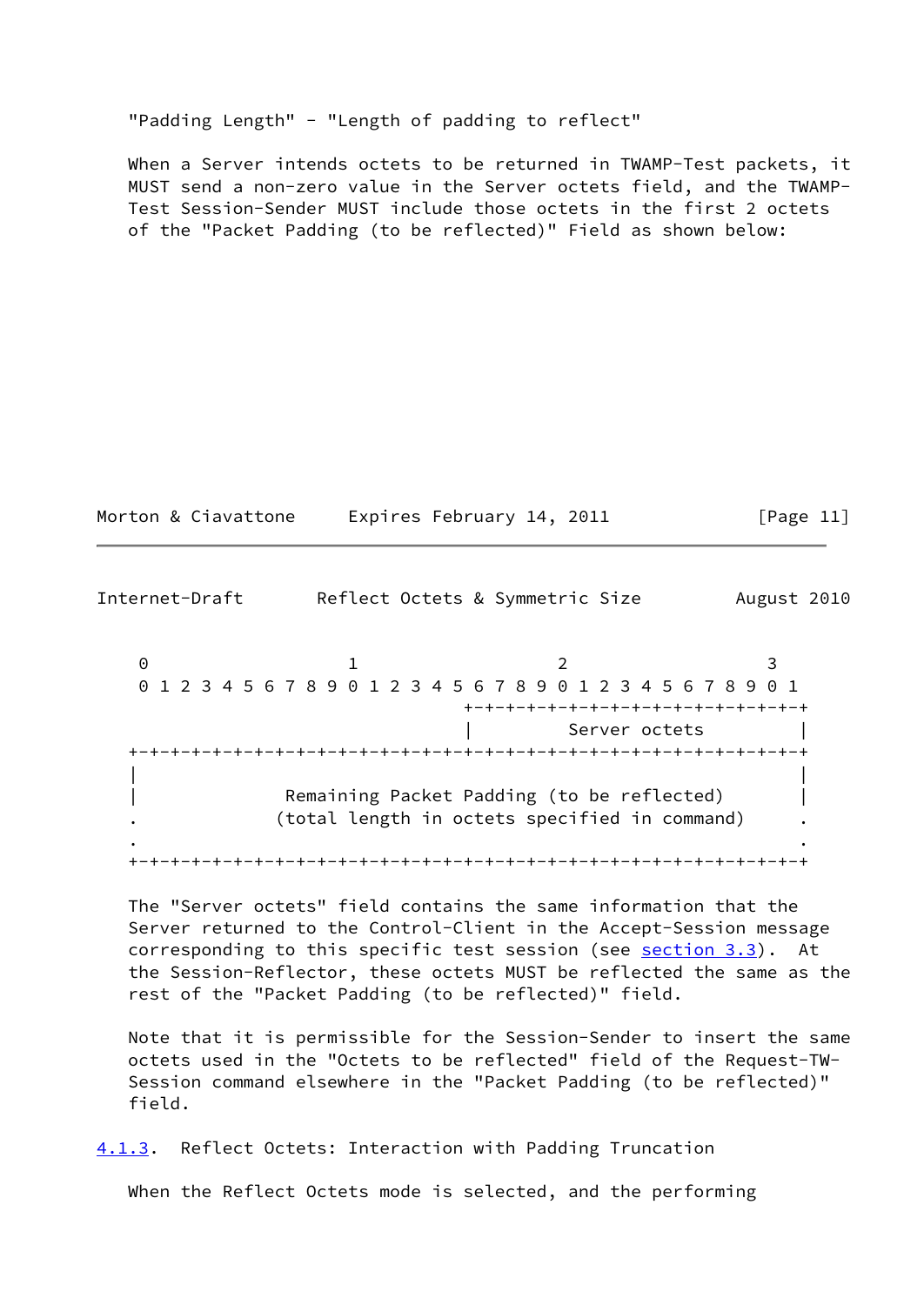truncation process that TWAMP section [4.2.1 \[RFC5357\]](https://datatracker.ietf.org/doc/pdf/rfc5357#section-4.2.1) recommends, the Session-Sender MUST anticipate a minimum padding required to achieve equal size test packets in both directions. The amount of padding needed to achieve symmetrical packet size depends on both the security mode (Unauthenticated/Authenticated/Encrypted) and whether the Reflect Octets mode is selected simultaneously.

When using the truncation process in TWAMP section [4.2.1 \[RFC5357\]](https://datatracker.ietf.org/doc/pdf/rfc5357#section-4.2.1) alone, the Session-Sender MUST append sufficient Packet Padding octets to allow the same IP packet payload lengths to be used in each direction of transmission (this is usually desirable). To compensate for the Session-Reflector's larger test packet format, the Session- Sender MUST append at least 27 octets of padding in Unauthenticated mode, and at least 56 octets in Authenticated and Encrypted modes. The sizes of TWAMP Test protocol packets and the resulting truncated padding to achieve equal packet sizes in both directions are shown in the table below:

| Morton & Ciavattone | Expires February 14, 2011 | [Page 12] |
|---------------------|---------------------------|-----------|
|---------------------|---------------------------|-----------|

<span id="page-13-0"></span>Internet-Draft Reflect Octets & Symmetric Size August 2010

| Octets in:             | Unauthenticated Mode   Auth/Encrypted Mode |     |
|------------------------|--------------------------------------------|-----|
| Reflector Header   41  |                                            | 104 |
| Sender Header          | $\vert$ 14                                 | 48  |
| Truncated Padding   27 |                                            | 56  |

### TWAMP-Test Padding Truncation

 When using the Reflect Octets mode simultaneously with the truncation process that TWAMP recommends in section [4.2.1 \[RFC5357\]](https://datatracker.ietf.org/doc/pdf/rfc5357#section-4.2.1), the Session-Sender MUST append at least 27 octets of padding plus the "Length of the padding to reflect" octets when operating in Unauthenticated mode. The Session-Sender MUST append at least 56 octets of padding plus the "Length of the padding to reflect" octets when operating in Authenticated and Encrypted modes.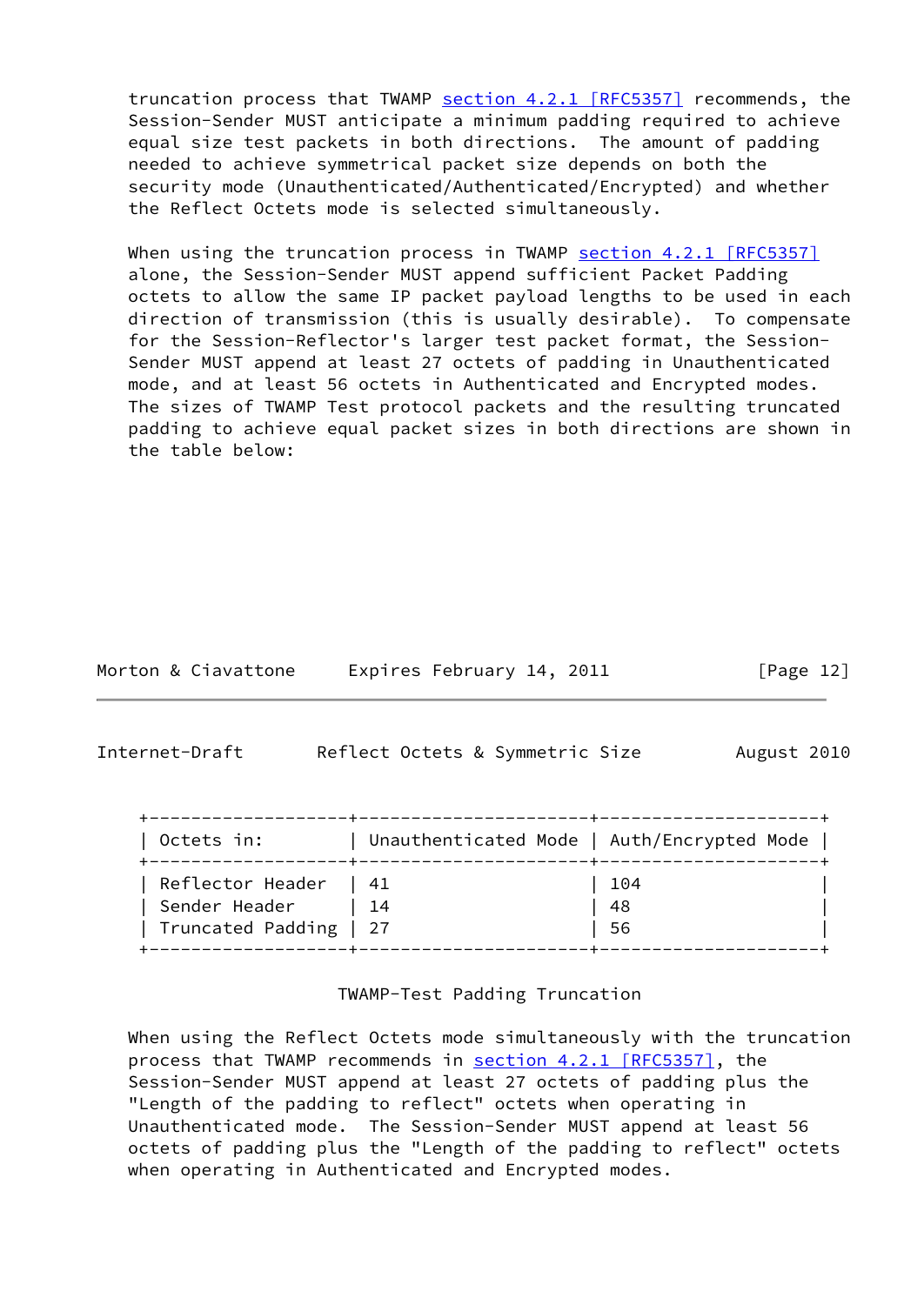### <span id="page-14-0"></span>[4.1.4](#page-14-0). Symmetrical Size: Session-Sender Packet Format

 When the Symmetrical Size mode is selected, the Session-Sender SHALL use the following TWAMP-Test Packet Format in Unauthenticated mode:

| Morton & Ciavattone | Expires February 14, 2011 | [Page 13] |
|---------------------|---------------------------|-----------|
|---------------------|---------------------------|-----------|

<span id="page-14-1"></span>Internet-Draft Reflect Octets & Symmetric Size August 2010

 Unauthenticated Mode 0 1 2 3 0 1 2 3 4 5 6 7 8 9 0 1 2 3 4 5 6 7 8 9 0 1 2 3 4 5 6 7 8 9 0 1 +-+-+-+-+-+-+-+-+-+-+-+-+-+-+-+-+-+-+-+-+-+-+-+-+-+-+-+-+-+-+-+-+ | Sequence Number | +-+-+-+-+-+-+-+-+-+-+-+-+-+-+-+-+-+-+-+-+-+-+-+-+-+-+-+-+-+-+-+-+ | Timestamp | | | +-+-+-+-+-+-+-+-+-+-+-+-+-+-+-+-+-+-+-+-+-+-+-+-+-+-+-+-+-+-+-+-+ | Error Estimate | | +-+-+-+-+-+-+-+-+-+-+-+-+-+-+-+-+ +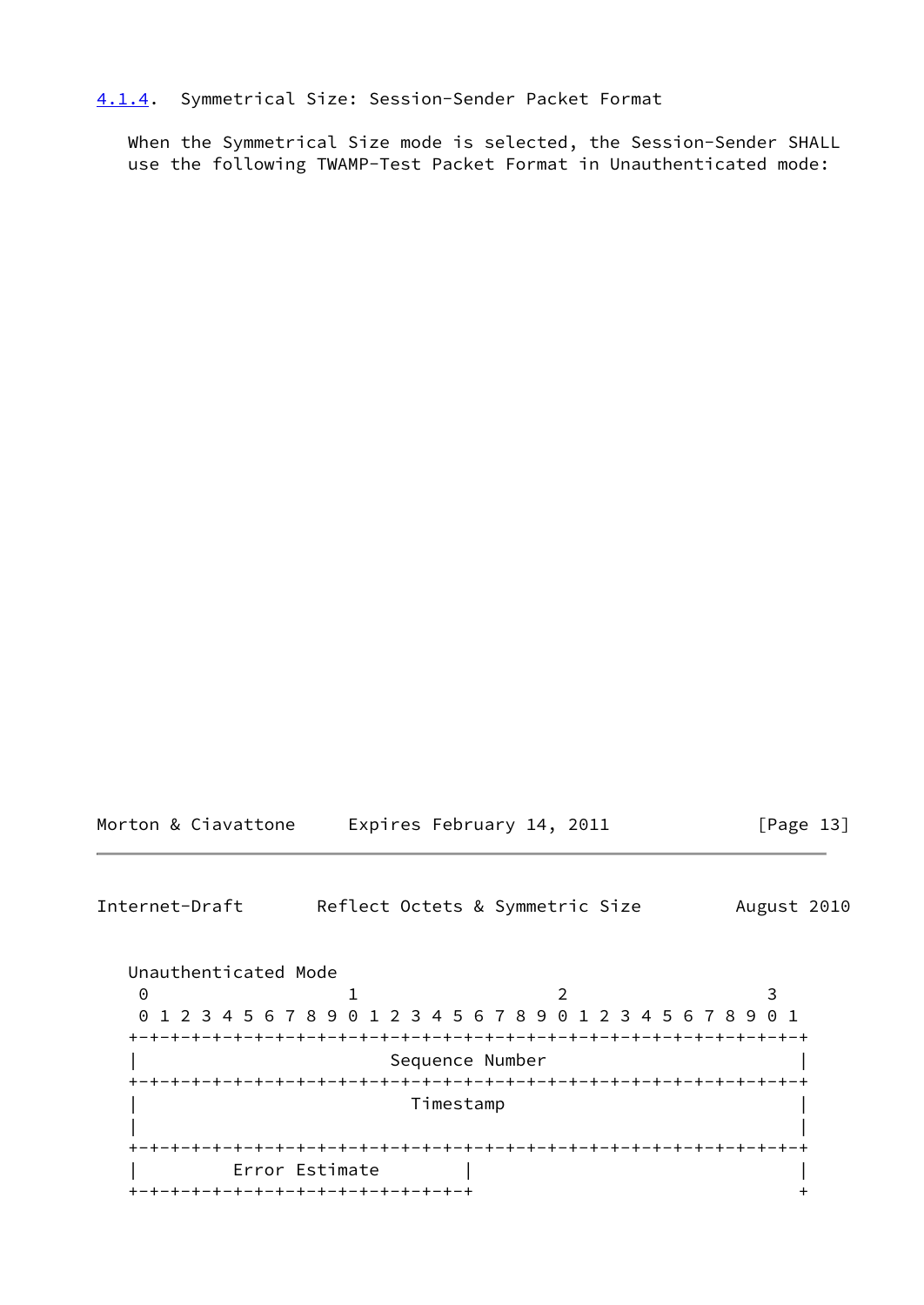

 This feature REQUIRES only a new Session-Sender test packet format, the Session-Reflector test packet format is unchanged.

<span id="page-15-1"></span>[4.1.5](#page-15-1). Symmetrical Size AND Reflect Octets: Session-Sender Packet Format

 When both the Symmetrical Size mode and the Reflect Octets mode are selected, the Session-Sender SHALL use the following TWAMP-Test Packet Format in Unauthenticated mode:

<span id="page-15-0"></span>

| Morton & Ciavattone  | Expires February 14, 2011                                       | [Page $14$ ] |
|----------------------|-----------------------------------------------------------------|--------------|
| Internet-Draft       | Reflect Octets & Symmetric Size                                 | August 2010  |
| Unauthenticated Mode |                                                                 |              |
| 0                    |                                                                 |              |
|                      | 0 1 2 3 4 5 6 7 8 9 0 1 2 3 4 5 6 7 8 9 0 1 2 3 4 5 6 7 8 9 0 1 |              |
|                      |                                                                 |              |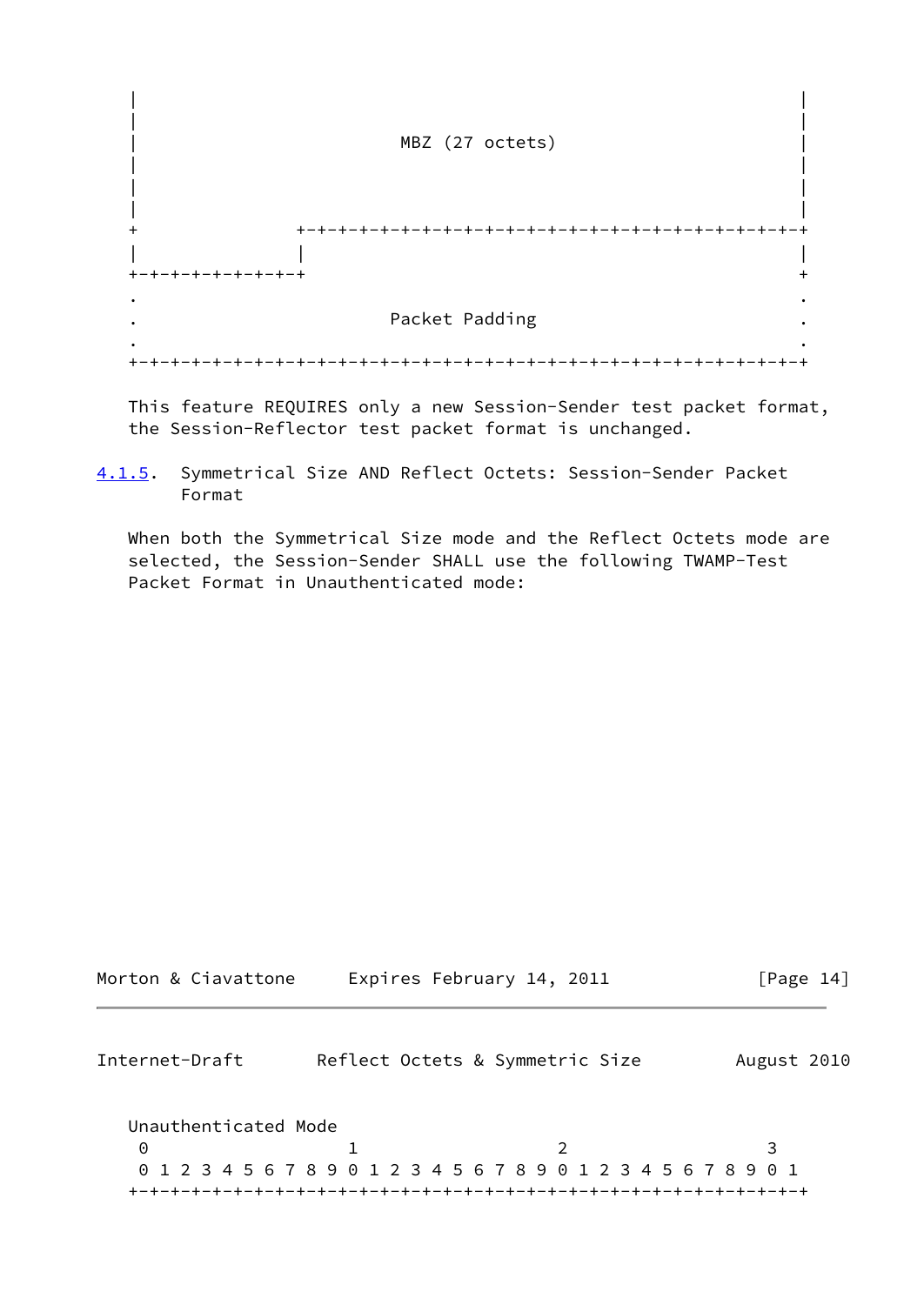Sequence Number +-+-+-+-+-+-+-+-+-+-+-+-+-+-+-+-+-+-+-+-+-+-+-+-+-+-+-+-+-+-+-+-+ | Timestamp | | | +-+-+-+-+-+-+-+-+-+-+-+-+-+-+-+-+-+-+-+-+-+-+-+-+-+-+-+-+-+-+-+-+ Error Estimate +-+-+-+-+-+-+-+-+-+-+-+-+-+-+-+-+ + | | | | MBZ (27 octets) | | | | | | + +-+-+-+-+-+-+-+-+-+-+-+-+-+-+-+-+-+-+-+-+-+-+-+-+ | | | +-+-+-+-+-+-+-+-+ + Packet Padding (to be reflected) | | (length in octets specified in command) +-+-+-+-+-+-+-+-+-+-+-+-+-+-+-+-+-+-+-+-+-+-+-+-+-+-+-+-+-+-+-+-+ . . . Additional Packet Padding . . . +-+-+-+-+-+-+-+-+-+-+-+-+-+-+-+-+-+-+-+-+-+-+-+-+-+-+-+-+-+-+-+-+

 In this combined mode, the Packet Padding to be reflected follows the 27 MBZ octets. In Authenticated or Encrypted modes, the Packet Padding to be reflected follows the 56 MBZ octets.

<span id="page-16-0"></span>[4.2](#page-16-0). Reflector Behavior

 The TWAMP Reflector follows the procedures and guidelines in [section](https://datatracker.ietf.org/doc/pdf/rfc5357#section-4.2) [4.2 of \[RFC5357\]](https://datatracker.ietf.org/doc/pdf/rfc5357#section-4.2), with the following additional functions:

- o Reflect Octets mode: Designated octets in the "Packet Padding (to be reflected)" field of the Session-Sender's test packet MUST be included in the Session-Reflector's test packet.
- o Symmetrical Size mode: The Session-Reflector MUST operate using the Session\_Reflector Packet Format defined in [section 4.1.4,](#page-14-0) where the Padding Octets are separated from the information fields.

| Morton & Ciavattone | Expires February 14, 2011 | [Page $15$ ] |
|---------------------|---------------------------|--------------|
|---------------------|---------------------------|--------------|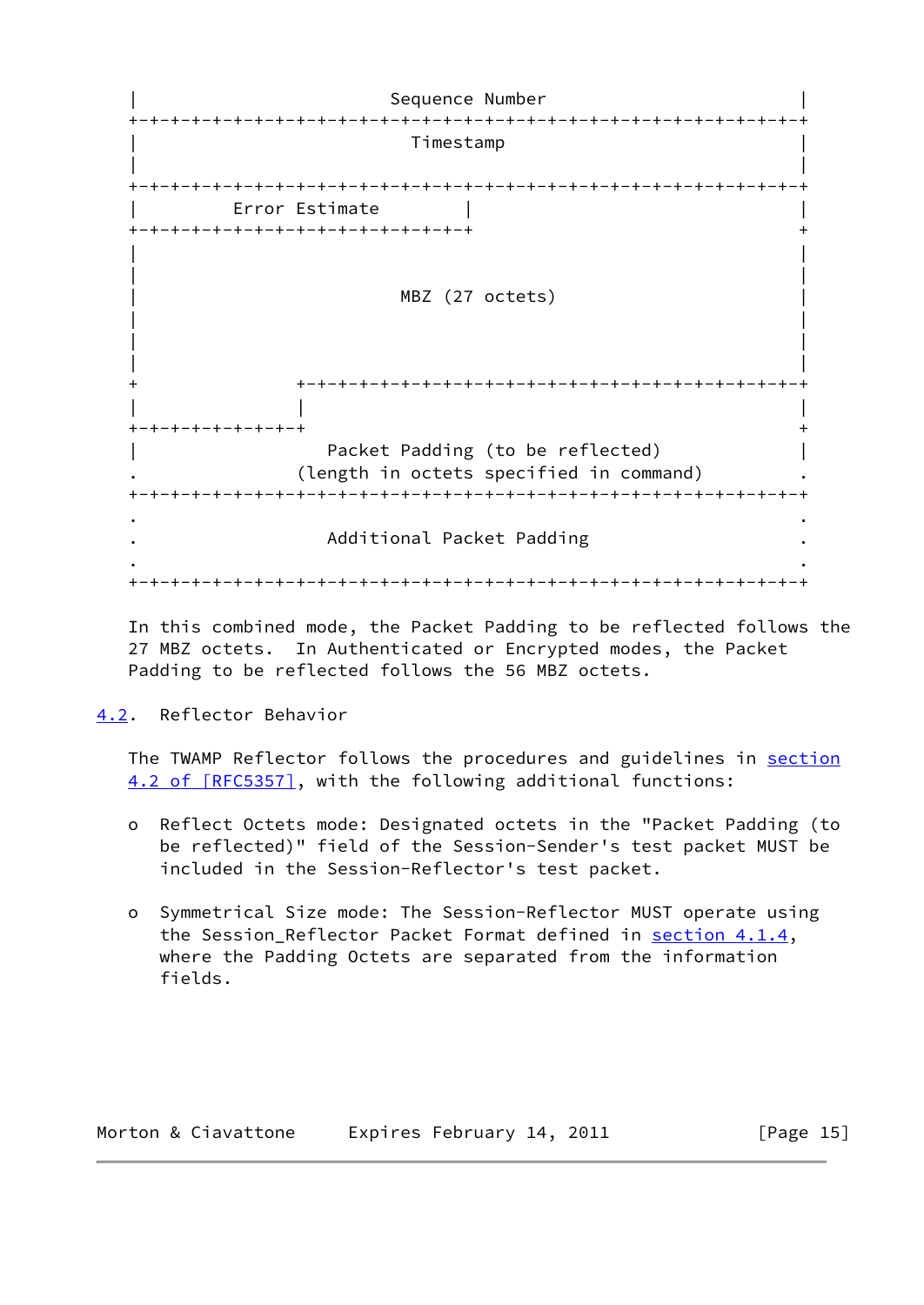<span id="page-17-1"></span><span id="page-17-0"></span>[4.2.1](#page-17-1). Reflect Octets: Session-Reflector Packet Format and Contents

 The Reflect Padding feature re-designates the packet padding field, as shown below. When the Reflect Octets mode is selected, the Session-Sender SHALL use the following TWAMP-Test Packet Format in Unauthenticated mode:

0 1 2 3 0 1 2 3 4 5 6 7 8 9 0 1 2 3 4 5 6 7 8 9 0 1 2 3 4 5 6 7 8 9 0 1 +-+-+-+-+-+-+-+-+-+-+-+-+-+-+-+-+-+-+-+-+-+-+-+-+-+-+-+-+-+-+-+-+ Sequence Number +-+-+-+-+-+-+-+-+-+-+-+-+-+-+-+-+-+-+-+-+-+-+-+-+-+-+-+-+-+-+-+-+ | Timestamp | | | +-+-+-+-+-+-+-+-+-+-+-+-+-+-+-+-+-+-+-+-+-+-+-+-+-+-+-+-+-+-+-+-+ | Error Estimate | MBZ | +-+-+-+-+-+-+-+-+-+-+-+-+-+-+-+-+-+-+-+-+-+-+-+-+-+-+-+-+-+-+-+-+ Receive Timestamp | | +-+-+-+-+-+-+-+-+-+-+-+-+-+-+-+-+-+-+-+-+-+-+-+-+-+-+-+-+-+-+-+-+ Sender Sequence Number +-+-+-+-+-+-+-+-+-+-+-+-+-+-+-+-+-+-+-+-+-+-+-+-+-+-+-+-+-+-+-+-+ Sender Timestamp | | +-+-+-+-+-+-+-+-+-+-+-+-+-+-+-+-+-+-+-+-+-+-+-+-+-+-+-+-+-+-+-+-+ | Sender Error Estimate | MBZ | +-+-+-+-+-+-+-+-+-+-+-+-+-+-+-+-+-+-+-+-+-+-+-+-+-+-+-+-+-+-+-+-+ | Sender TTL | Packet Padding (from Session-Sender) | +-+-+-+-+-+-+-+-+ + . . + +-+-+-+-+-+-+-+-+ | Packet Padding (from Session-Sender) | | +-+-+-+-+-+-+-+-+-+-+-+-+-+-+-+-+-+-+-+-+-+-+-+-+ + | | | |

. Additional Packet Padding .

 +-+-+-+-+-+-+-+-+-+-+-+-+-+-+-+-+-+-+-+-+-+-+-+-+-+-+-+-+-+-+-+-+ The "Packet Padding (from Session-Sender)" field MUST be the same octets as the "Packet Padding (to be reflected)" field in the Session-Sender's test packet, and therefore MUST conform to the length specified in the Request-TW-Session message.

 When the Server has returned a non-zero value in the "Server octets" field of the Accept Session message (as described in [section 3.3](#page-8-0)), then the Session-Reflector SHALL reflect these octets the same as the rest of the "Packet Padding (to be reflected)" Field.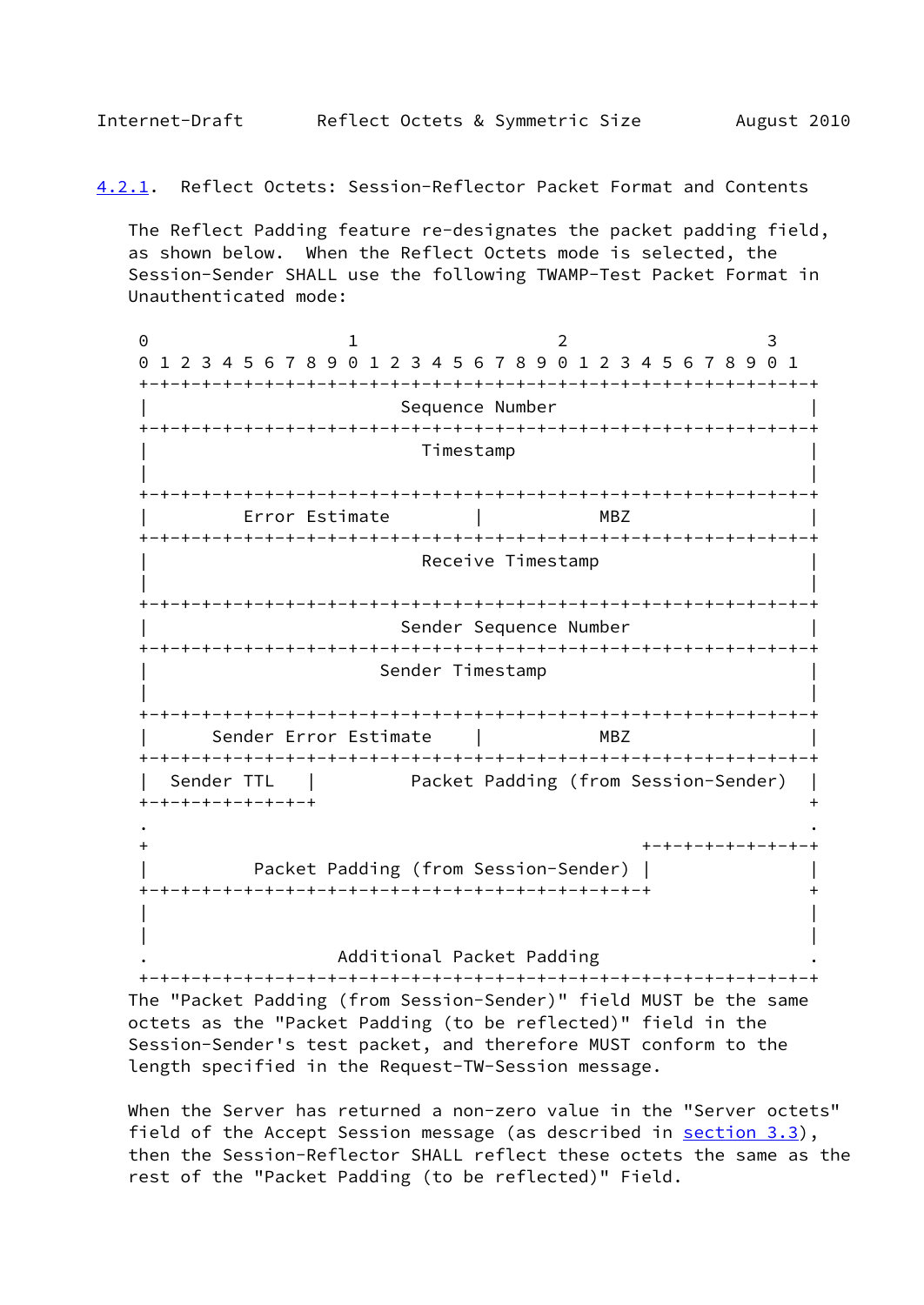Section [4.2.1 of \[RFC5357\]](https://datatracker.ietf.org/doc/pdf/rfc5357#section-4.2.1) recommends a padding truncation process

Morton & Ciavattone Expires February 14, 2011 [Page 16]

<span id="page-18-1"></span>Internet-Draft Reflect Octets & Symmetric Size August 2010

 for use in TWAMP. When using that process in conjunction with the Reflect octets mode, the Session-Reflector MUST reflect the designated octets from the Session-Sender's test packet in the "Packet Padding (from Session-Sender)" Field, and MAY re-use additional Packet Padding from the Session-Sender. The Session- Reflector MUST truncate the padding such that the highest number octets are discarded, and the test packet length equals the Session- Sender's packet length. When using the recommended truncation process, the Session-Reflector MUST truncate exactly 27 octets of padding in Unauthenticated mode, and exactly 56 octets in Authenticated and Encrypted modes.

 In any case, the Session-Reflector MAY re-use the Sender's Packet Padding (since the requirements for padding generation are the same for each).

<span id="page-18-0"></span>[4.2.2](#page-18-0). Symmetrical Size: Session-Reflector Packet Format

 When Symmetrical Size mode is selected, the Session-Reflector packet formats for unauthenticated and authenticated/encrypted modes are identical to the core TWAMP specification, section [4.2.1 of](https://datatracker.ietf.org/doc/pdf/rfc5357#section-4.2.1)  [\[RFC5357\]](https://datatracker.ietf.org/doc/pdf/rfc5357#section-4.2.1). Thus, the Session-Reflector test packet format is unchanged.

 The Session-Reflector MUST construct its test packet using the information in the Session-Sender's test packet. The length of the Session-Reflector's test packet SHALL equal the length of the Session-Sender's test packet.

<span id="page-18-2"></span>[4.2.3](#page-18-2). Symmetrical Size AND Reflect Octets: Session-Sender Packet Format

 When both the Symmetrical Size mode and the Reflect Octets mode are selected, the Session-Reflector MUST operate using the Session- Reflector Packet Format defined in [section 4.1.5,](#page-15-1) where the Padding Octets are separated from the information fields, and the Padding to be Reflected field precedes the Additional Padding.

 The Session-Reflector SHALL use the same TWAMP-Test Packet Format as specified in [section 4.2.1](#page-17-1) above.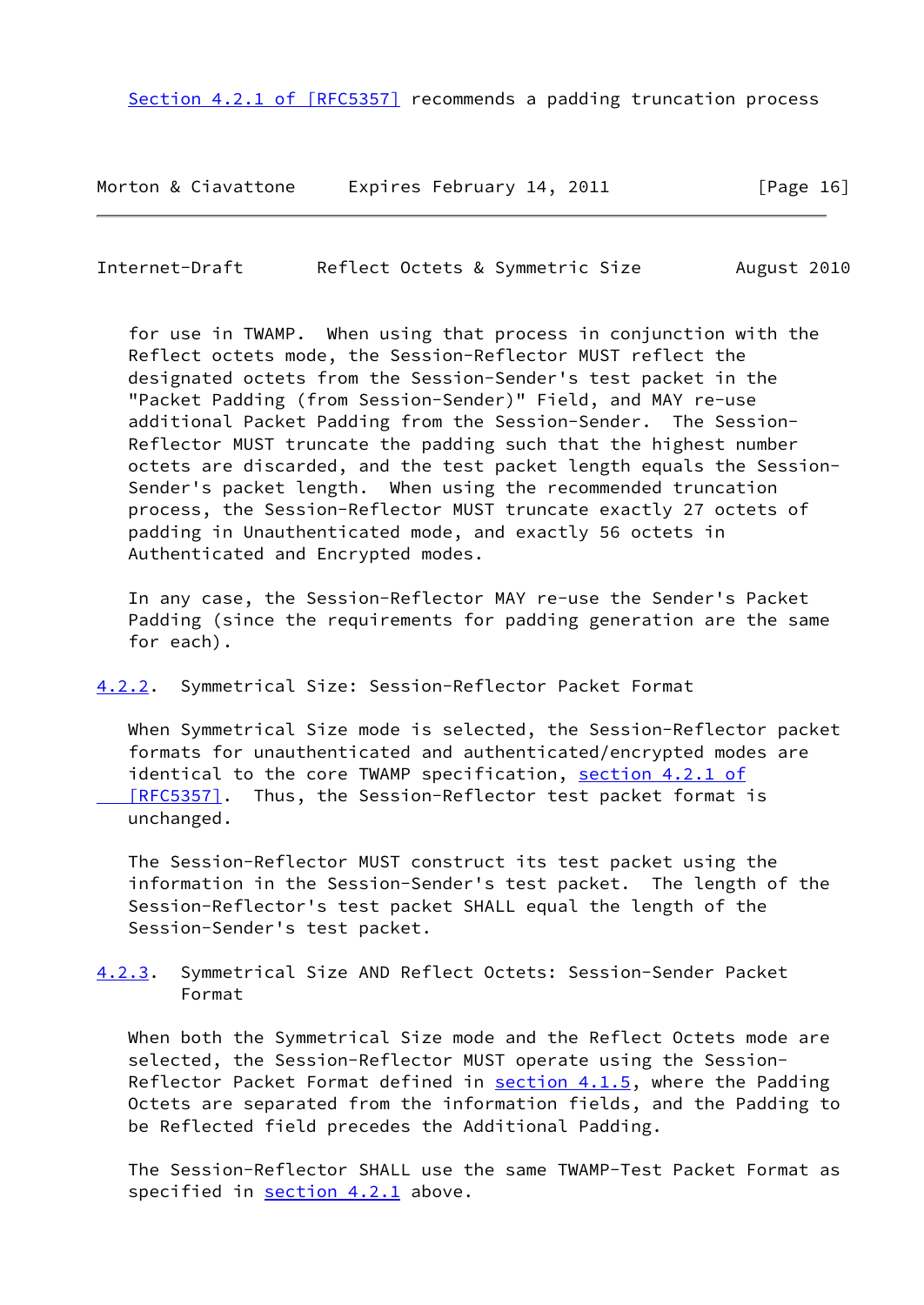#### <span id="page-19-0"></span>[5](#page-19-0). Security Considerations

 These extended modes of operation do not appear to permit any new attacks on hosts communicating with core TWAMP [\[RFC5357](https://datatracker.ietf.org/doc/pdf/rfc5357)].

The security considerations that apply to any active measurement of

| Morton & Ciavattone | Expires February 14, 2011 | [Page 17] |
|---------------------|---------------------------|-----------|
|---------------------|---------------------------|-----------|

<span id="page-19-2"></span>Internet-Draft Reflect Octets & Symmetric Size August 2010

live networks are relevant here as well. See [[RFC4656](https://datatracker.ietf.org/doc/pdf/rfc4656)] and [\[RFC5357](https://datatracker.ietf.org/doc/pdf/rfc5357)].

#### <span id="page-19-1"></span>[6](#page-19-1). IANA Considerations

 This memo adds two modes to the IANA registry for the TWAMP Modes Field, and describes behavior when the new modes are used. This field is a recognized extension mechanism for TWAMP.

#### <span id="page-19-3"></span>[6.1](#page-19-3). Registry Specification

IANA has created a TWAMP-Modes registry (as requested in  $[REC5618]$ ). TWAMP-Modes are specified in TWAMP Server Greeting messages and Set-up Response messages, as described in section [3.1 of \[RFC5357\]](https://datatracker.ietf.org/doc/pdf/rfc5357#section-3.1), consistent with section [3.1 of \[RFC4656\]](https://datatracker.ietf.org/doc/pdf/rfc4656#section-3.1), and extended by this memo. Modes are indicated by setting bits in the 32-bit Modes field that correspond to values in the Modes registry. For the TWAMP-Modes registry, we expect that new features will be assigned increasing registry values that correspond to single bit positions, unless there is a good reason to do otherwise (more complex encoding than single bit positions may be used in the future, to access the 2^32 value space).

# <span id="page-19-4"></span>[6.2](#page-19-4). Registry Contents

TWAMP Modes Registry is recommended to be augmented as follows:

|            | Value Description            | Semantics Definition                                  |
|------------|------------------------------|-------------------------------------------------------|
| <b>XXX</b> | Reflect Octets<br>Capability | this memo, <u>section 3.1</u><br>new bit position (X) |
| <b>VVV</b> | Symmetrical Size             | this memo, section 3.1                                |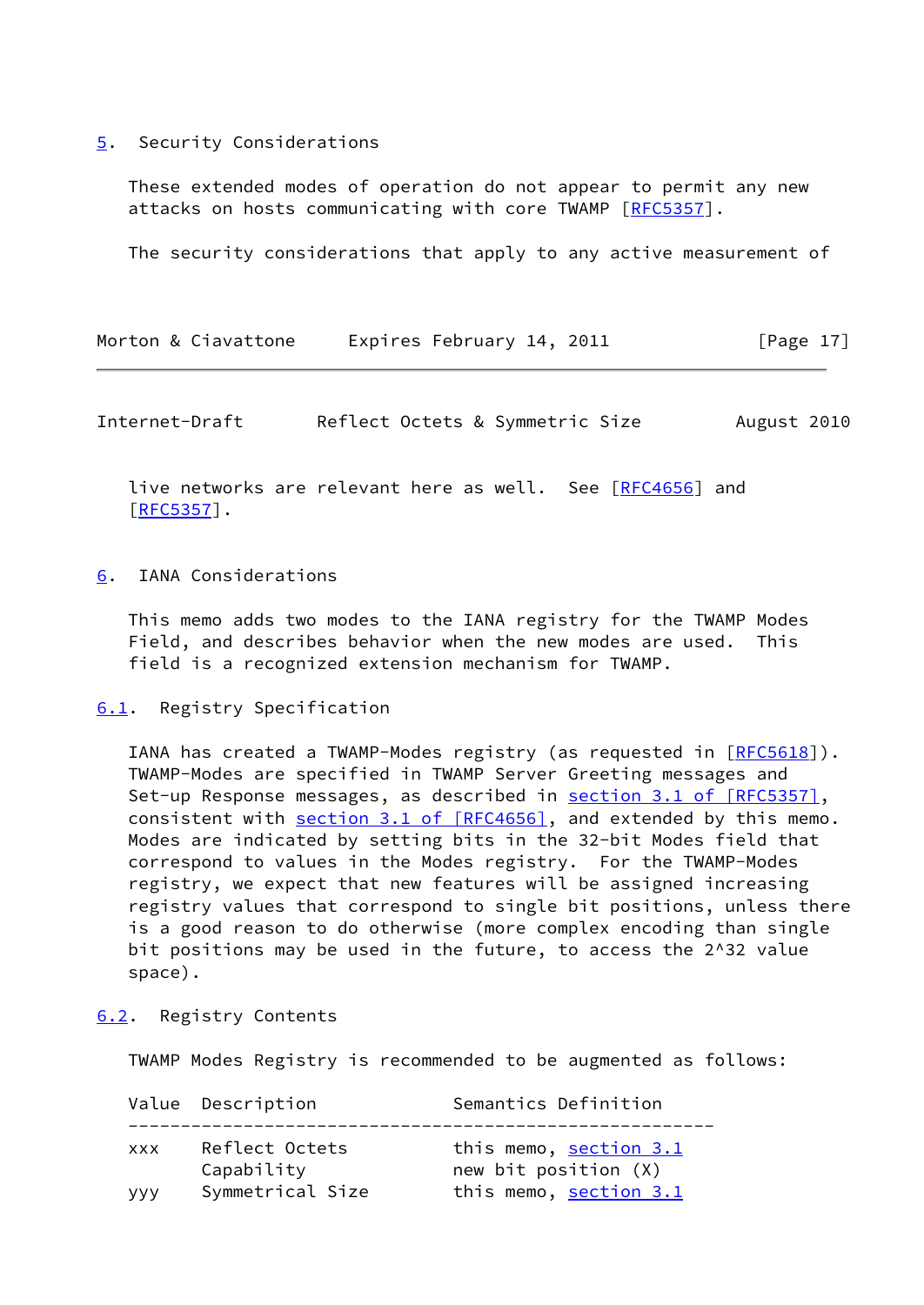Sender Test Packet Format new bit position (Y) >>>IANA: change xxx, yyy, X, Y, and RFC???? to the assigned values The suggested values are X=5, xxx=32  $Y=6$ ,  $yyy=64$  <<<<

<span id="page-20-0"></span>[7](#page-20-0). Acknowledgements

The authors thank Steve Baillargeon, Walt Steverson, and Stina Ross

<span id="page-20-2"></span>

| Morton & Ciavattone | Expires February 14, 2011       | $\lceil \text{Page 18} \rceil$ |
|---------------------|---------------------------------|--------------------------------|
| Internet-Draft      | Reflect Octets & Symmetric Size | August 2010                    |

for helpful review and comments.

### <span id="page-20-1"></span>[8](#page-20-1). References

<span id="page-20-3"></span>[8.1](#page-20-3). Normative References

- [RFC2119] Bradner, S., "Key words for use in RFCs to Indicate Requirement Levels", [BCP 14](https://datatracker.ietf.org/doc/pdf/bcp14), [RFC 2119](https://datatracker.ietf.org/doc/pdf/rfc2119), March 1997.
- [RFC4656] Shalunov, S., Teitelbaum, B., Karp, A., Boote, J., and M. Zekauskas, "A One-way Active Measurement Protocol (OWAMP)", [RFC 4656](https://datatracker.ietf.org/doc/pdf/rfc4656), September 2006.
- [RFC5357] Hedayat, K., Krzanowski, R., Morton, A., Yum, K., and J. Babiarz, "A Two-Way Active Measurement Protocol (TWAMP)", [RFC 5357,](https://datatracker.ietf.org/doc/pdf/rfc5357) October 2008.
- [RFC5618] Morton, A. and K. Hedayat, "Mixed Security Mode for the Two-Way Active Measurement Protocol (TWAMP)", [RFC 5618](https://datatracker.ietf.org/doc/pdf/rfc5618), August 2009.
- <span id="page-20-4"></span>[8.2](#page-20-4). Informative References

Authors' Addresses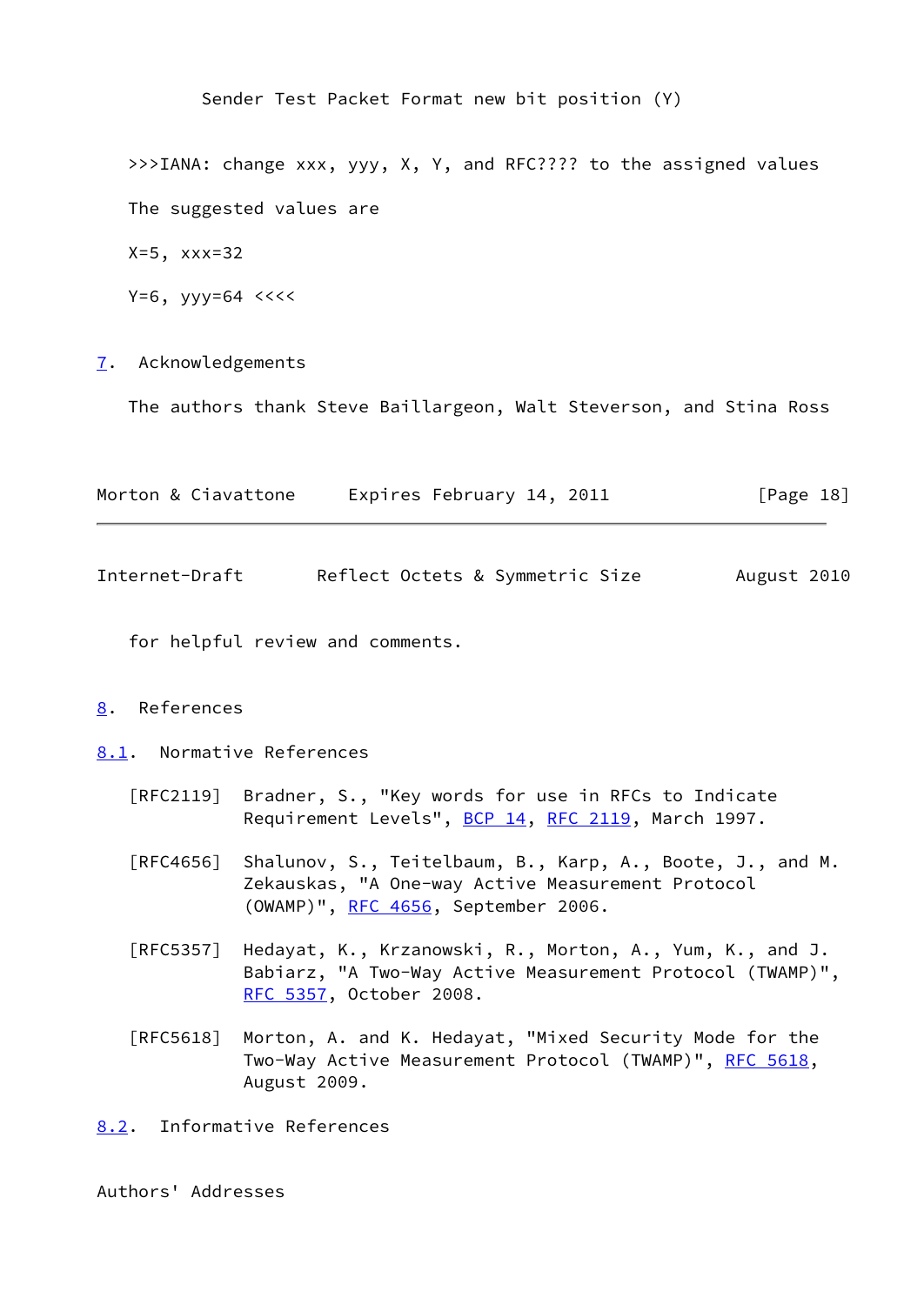Al Morton AT&T Labs 200 Laurel Avenue South Middletown,, NJ 07748 USA Phone: +1 732 420 1571 Fax: +1 732 368 1192 Email: acmorton@att.com URI: <http://home.comcast.net/~acmacm/>

Morton & Ciavattone Expires February 14, 2011 [Page 19]

Internet-Draft Reflect Octets & Symmetric Size August 2010 Len Ciavattone AT&T Labs 200 Laurel Avenue South Middletown,, NJ 07748 USA Phone: +1 732 420 1239 Fax: Email: lencia@att.com URI: